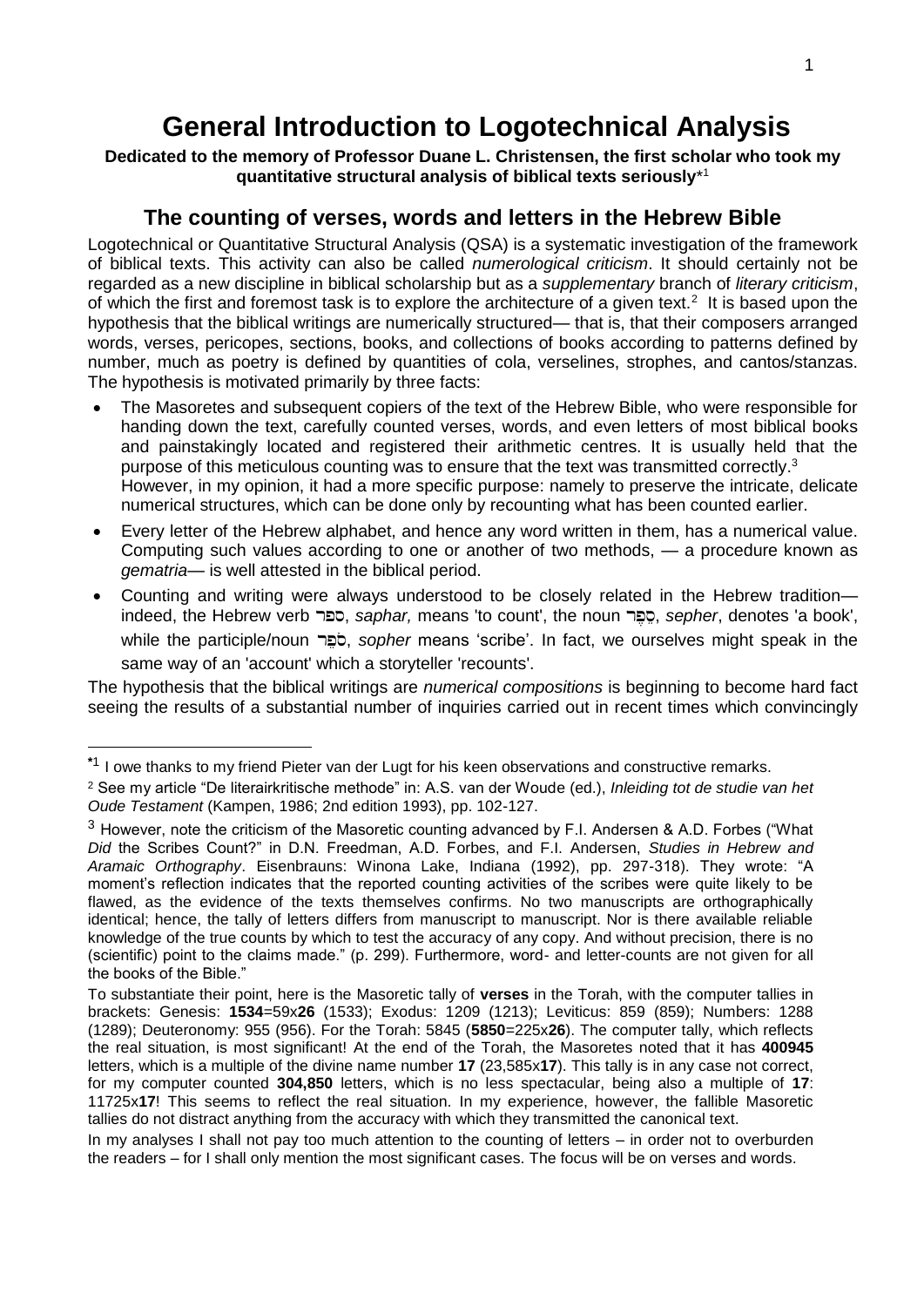show that that counting was part and parcel of the art of writing in biblical antiquity. This means that it was not Masoretic scholarship that added counting at some late stage in the transmission of the biblical text. On the contrary, the authors/redactors of these texts themselves did the first counting.

To them writing was composing, and composing inevitably involved counting. We should realize that in antiquity the use of numbers was taken for granted in the composition of texts and was accepted as a normal compositional technique to give structure to texts. The term 'numerical composition', *Zahlenkomposition*, denotes a literary composition of which the shape is fundamentally governed by number. Accordingly, it stands to reason that numerological criticism should be accepted as a legitimate scholarly approach in text analysis. This is already the case in the analysis of classical and medieval non-biblical texts, as witnessed by the definition given by Alistair Fowler (ed.), *Silent Poetry: Essays in Numerological Analysis*, London, 1970 (p. xi):

Numerological criticism analyses literary structures of various kinds, ordered by numerical symmetries or expressing number symbolism. In poetry, numerological structure often forms a level of organization intermediate in scale and externality between metrical patterns, on the one hand, and structure as ordinarily understood, on the other. As such, it constitutes a huge subject—perhaps even larger than most medieval and Renaissance scholars have begun to realize. It is probably no exaggeration to say that most good literary works—indeed, most craftsmanlike works—were organized at this stratum from antiquity until at least the eighteenth century. Moreover, numerological criticism is potentially a more fruitful subject than largescale prosody, since it has more bearing on meaning, thematic content, structure and other adjacent strata.

For the use of number in ancient and medieval poetry, see the Chapter "Zahlenkomposition" in E.R. Curtius, *Europäische Literatur und Lateinisches Mittelalter*, <sup>8</sup> Bern-München, 1973, pp. 491-498, also V.F. Hopper, *Medieval Number Symbolism. Its sources, meaning and influence on thought and expression*, New York, 1969, and G. Quarnström, *Poetry and Numbers. On the structural use of symbolic numbers,* Lund, 1966.

While classical and medieval scholars have for more than 50 years been familiar with the structural use of numbers in literary works, until now biblical scholars have been remarkably reluctant to take the phenomenon seriously as regards the writings in the Hebrew Bible. Its rediscovery in our time should be credited to the Austrian orientalist Claus Schedl (University of Graz).<sup>4</sup>

We should also appreciate that numerical principles offer an author the opportunity to imbue his text with symbolic significance and to give it an extra, deeper, dimension. The structuring numbers speak a language of their own and tell their story in their own way. By virtue of number symbolism, the texts contain a latent message hidden in the fabric of the text, which can only be unlocked by the reader who is familiar with such techniques or who knows how to look for these devices and find them. The only way to do so is to study the numerical features of the text in question by means of logotechnique, which is a rational, scientifically well-founded discipline. Needless to say, it has nothing whatsoever to do with kabbalistic Mysticism, nor with Numerology as the belief in a divine, mystical relationship between a number and a coinciding event.

The biblical authors must have had an aesthetic aim as well: to compose works of art, literary architecture complying with their idea of perfect form and their sense of beauty. In my numerical research I came across many psalms deserving the label 'compositional gem' - [Psalm 19](http://www.labuschagne.nl/ps019.pdf) is such a gem, in which it is said of the Torah of YHWH that it is , *temimah*, 'perfect' (verse 7), a term that primarily regards the contents of the Torah but undoubtedly refers to the artful literary form of the text as well. For the biblical authors it was not a matter of literary beauty for the sake of beauty, but a matter of beauty in the service of the contents. Form and contents belong inextricably together. In order to create such works of art, the texts were composed, irrespective of their size, according to premeditated designs suitable for the purpose and appropriate to their contents.

Claus Schedl coined the term 'logotechnique' to describe the art of numerical composition, which he derived from the Greek term *logotechnia* meaning "literature," more particularly a skilfully designed literary work of art conforming to certain laws governing its form. So 'logotechnique' denotes in fact 'word-art', 'language-art', 'compositional art', and signifying a scholarly tool, logotechnical analysis.

Though some evident numerical features of a text may be easily detected, especially in smaller texts, they do not readily meet the eye, since they are hidden in the inmost structure of the text. The

-

<sup>4</sup> See C. Schedl, *Baupläne des Wortes: Einführung in die biblische Logotechnik,* Wien 1974, p. 22.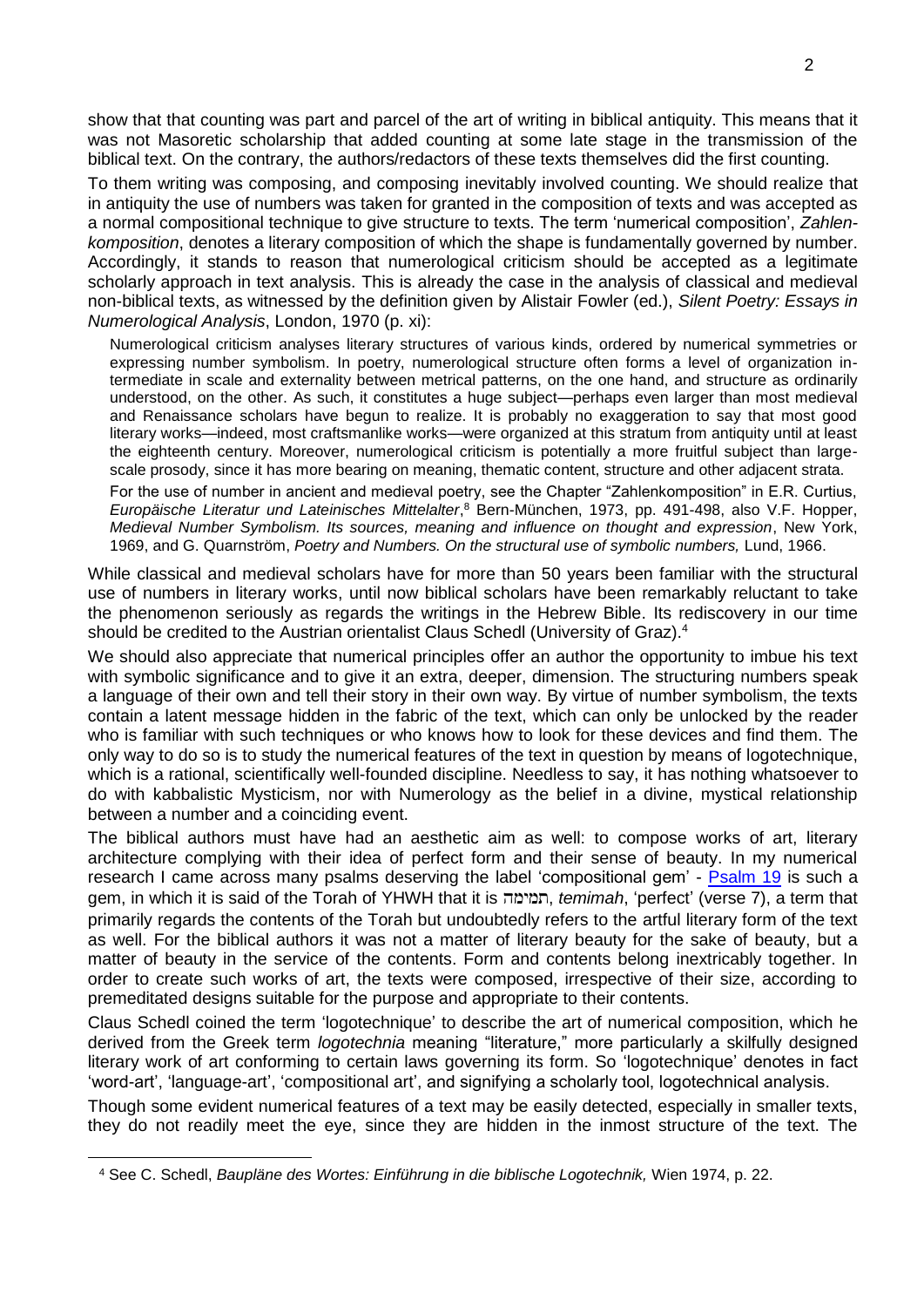average readers cannot detect them, unless they count verses, words and other items and look for the centre of a text, knowing how to do this. However, I am not sure whether the biblical writers intended the numerical features of their texts to be understood and appreciated by the average reader. They knew that the artfully designed compositions could only be comprehended and prized by insiders familiar with the compositional techniques which were accessible to the initiated only.

The *Sopherim*, 'scribes', were men of learning in literature. The book of 1 Chronicles (in 2:55) mentions families of *sopherim* and 2 Chron. 34:13 knows *sopherim* as Levites. They formed a professional class of skilled craftsmen (1 Chron. 27:32; Jer. 36:26,32 and Ps. 45:1). A well-known man of such learning and professional skill was the priest and scribe Ezra, qualified as "a scribe versed in questions concerning the commandments and the statutes of YHWH" (see Ezra 7:11). The biblical authors/redactors like Ezra were the predecessors of the *Sopherim*, the Pharisaic teachers of the Torah, and of the later Masoretes, the guardians of the canonical text of the Bible, all of whom counted the verses, words and letters of the texts in order to preserve their numerical features.

We can imagine that the biblical scribes took pride in their numerical compositions. They did so in the same way as the architects and craftsmen responsible for the medieval cathedrals were proud of what they had achieved. Such works of art were not intended primarily to satisfy the aesthetic desires and pride of the craftsmen; they were constructed in this particular way essentially to the glory of God. The scribes believed that the hidden features of the text, the holy numbers giving it its artful structure, did not meet the eye of the average reader, but were visible to God to whom their work was dedicated after all. This sheds new light on the enigmatic text in Deut. 29:28 (29:29 in most translations):

The *hidden things* belong to YHWH our God; the *things revealed* belong to us and to our children for ever, that we may do all the words of this law.

The full connotation of the 'hidden things' and the 'things revealed' is not clear. The primary message of this verse is that in adverse and incomprehensible situations *in life,* situations are understood only by God; the people of Israel should leave those things to God and just keep to his commandments, which have nothing secret, enigmatic or incomprehensible about them. However, the author may have intended to convey an additional message for those who have ears to hear. The 'hidden things' *in the Torah*, the esoteric aspects of the text, are there for God's benefit to honour him; but the 'things revealed', the plain and manifest features of the Torah, are there for our benefit and for that of our descendants so that we may observe them. In other words, the message to the Israelites is: do not spend too much time and energy trying to discover the hidden secrets of the text, but apply yourselves to observing the Torah. This does of course not apply to modern biblical scholars!

By organizing verses, pericopes, sections, and books, in terms of numerically defined structures, the original authorial activity of the scribes launched the typically Jewish literary counting tradition. Their successors, the Sopherim and the Masoretes, merely continued this unique tradition. Accordingly, biblical scholars simply cannot brush this tradition aside as irrelevant. On the contrary, we are obliged to commit ourselves to studying the numerical features of the texts we inherited.

My very first (more or less systematic) effort to explore the numerical features of a Biblical writing in its entirety was my commentary on Deuteronomy: *Deuteronomium*, Vol. I-III (POT), Nijkerk/Baarn: G.F. Callenbach, 1987-1997. Duane L. Christensen applied the same principle in his commentary *Deuteronomy* (Vols. 6a-6b) in: the *Word Biblical Commentary* (Nashville: Thomas Nelson Publishers, 2001-2002). At the time I had at my disposal a counting program for MS DOS, designed by one of my students Albert Beetsma, which enabled me to work fast and to exclude human errors.

For the rediscovery of the paramount importance of numbers as a compositional device used to structure Biblical texts, the reader is referred to my *Numerical Secrets of the Bible,* BIBAL Press, North Richlands Hills, Texas, 1999. For the freely downloadable electronic version, Ctrl-click on: [http://www.labuschagne.nl/z%26oz/book.htm.](http://www.labuschagne.nl/z%26oz/book.htm) It gave rise to three internet activities:

- 1) the website of [Rüdiger Heinzerling,](http://www.ruediger-heinzerling.de/) who was the first to review my book (in English): he also opened a discussion on the numerical features of the biblical writings (with an introduction to Quantitative Structure Analysis and relevant literature),
- 2) the website of The Berkeley Institute of Biblical Archaeology and Literature [\(BIBAL\)](http://www.bibal.net/), initiated by Duane Christensen, on which a major word-count program has been launched, and
- 3) my own website containing the results of my investigations since 2002.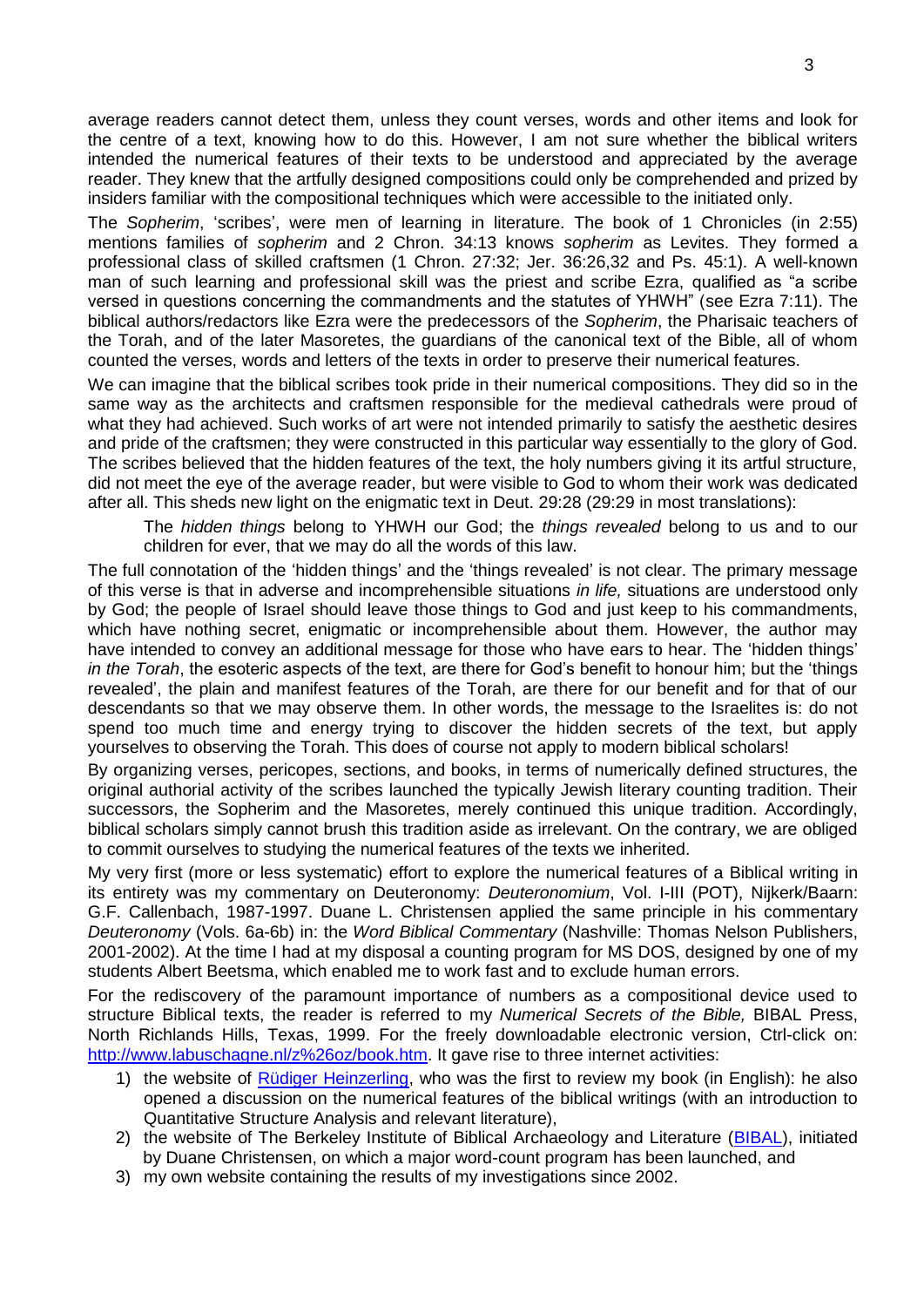## **The name YHWH woven into the fabric of the text**

There is a Jewish tradition— recorded for the first time, as far as we know, in the thirteenth century in France— that the name of God was woven into the very texture of Scripture. This does not mean that the tradition about this 'weaving' was invented at that time. For its origin we must look beyond the medieval kabbalistic tradition and go back to biblical antiquity. It was Claus Schedl who brought the `*ariga* tradition to my attention. According to him, we should consider it a reminiscence of a scribal compositional technique that goes right back to biblical times until the finalization of the text of Holy Scripture in the first century of the Common Era.

In a private letter to me (17-5-1986), a few weeks before his tragic death in a car accident he wrote: "*Wäre es nicht möglich, dass in der späteren mittelalterlichen Kabbala noch das Wissen davon erhalten war, dass der biblische Text tatsächlich nach der Zahlen des Gottesnamens durchkomponiert wurde???!!!".* In other words, he suggested that this 'weaving' of God's name into the text was carried out by means of the two numbers which represent the gematric values of the divine name, **26** and **17**. The first divine name number, **26**, represents the name *yahweh*, , an archaising form of the 3<sup>rd</sup> person form *yihyeh*, יהיה, "he is".

 $26 = y h w h$ , יהוה, = 10+5+6+5.

In a private letter to Pieter van der Lugt (4-4-2011), Jacob Bazak drew our attention to the fact that Rab David, son of Joseph, son of David, in his book *Abudirham* (a commentary on the Jewish Prayer Book), written in Spain in 1340, noted concerning Psalm 136: "*This psalm contains 26 verses like the number of the divine name y-h-w-h which is 26*." This is a very important piece of evidence showing incontestably that the use of the divine name number **26** for structuring purposes in the Hebrew Bible was still known in the Middle Ages.

The divine name number **17** can of course be explained as the sum of the *digits* of the numbers 10, 5, 6 and 5 (1+0+5+6+5=**17**), but it is also possible that **17** is the numerical value of a conjectured 'ahweh, אהוה, which is *to 'ehyeh*, אהיה, "I am" (Ex. 3:14), as *yahweh, יהוה*, is to *yihyeh*, יהיה, "he is":

• **17** = ' h w h, , = 1+5+6+5.

The numbers **17** and **26** also both happen to be the numerical value of *kabod*, , כבוד, or *kabôd*, , 'glory'. Among the Jewish methods of computing gematric values, two are common:

- in one, by which we get the *positional* or *ordinal value* (also known as Gematria 22): the letters have the value of their position in the alphabet, the *alef* – *yod* represent 1 – 10, but *kaf* = 11, *lamed* = 12, *mem* = 13, and so forth; and
- in another, by which we get the *decimal value* (also known as Gematria 400) the letters *alef* through *yod* again represent the numerals  $1 - 10$ , but  $kaf = 20$ , lamed = 30, mem = 40, etc….*qof* = 100*, resh =* 200, *shin* = 300, *taf =* 400.

As far as I know it has always been taken for granted that the decimal values of *yod* through *taf* (10 through 400) were simply *attributed* to these letters. In my opinion, however, these values were *calculated:* they were achieved by multiplying the sum of the digits of their ordinal values by **10** (*yod* through *tsadeh*) and **100** (*qof* through *taf*).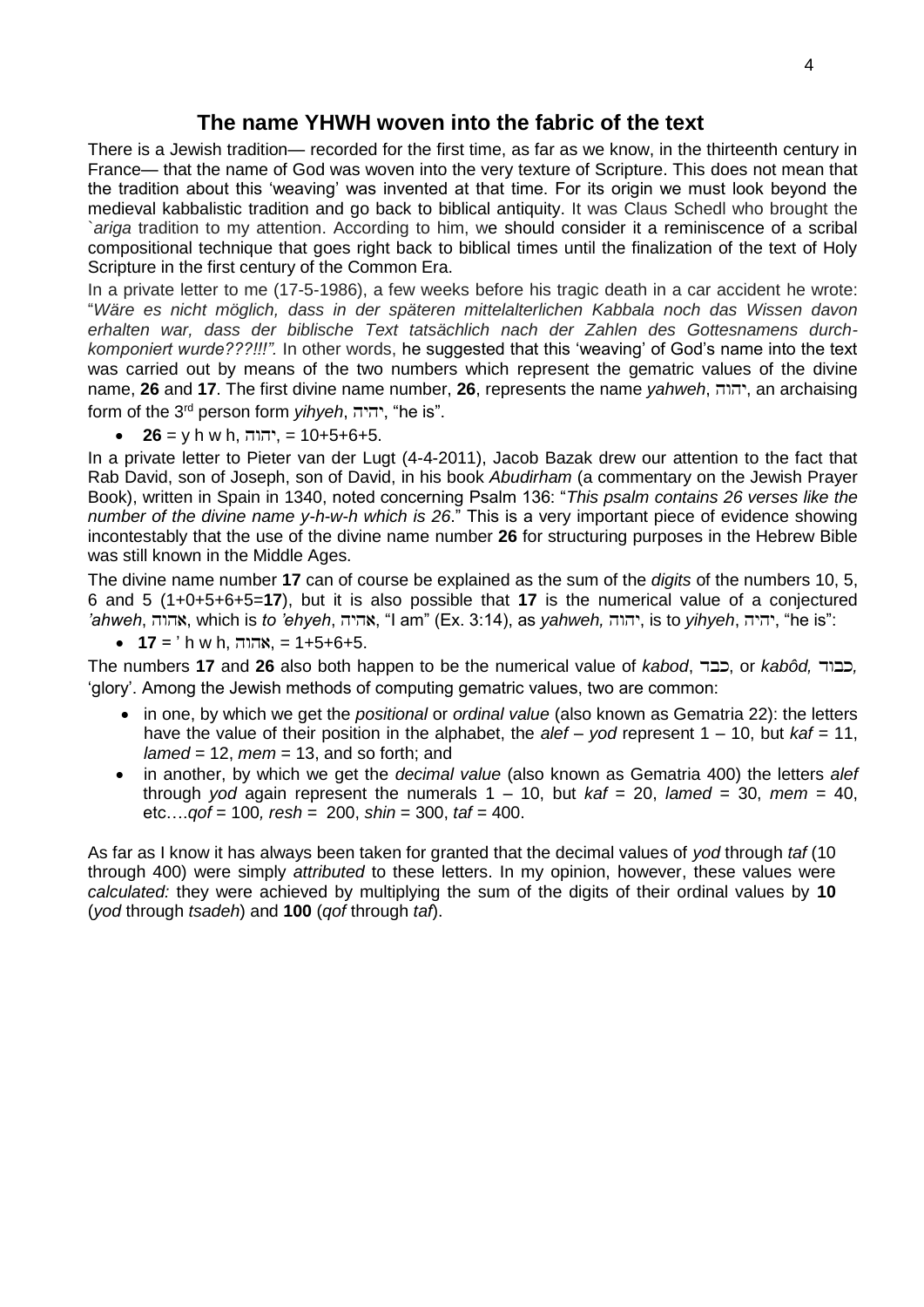|                          | Alphabet   Ordinal value* | Decimal value              |
|--------------------------|---------------------------|----------------------------|
| X                        | 1                         | 1                          |
| $\Box$                   | $\overline{2}$            | $\mathbf{2}$               |
| J                        | 3                         | 3                          |
| ┑                        | 4                         | 4                          |
| π                        | 5                         | 5                          |
| ٦                        | 6                         | 6                          |
| 7                        | $\overline{7}$            | $\overline{7}$             |
| π                        | 8                         | 8                          |
| Ъ                        | 9                         | 9                          |
| ٠                        | 10                        | $[1+0=1] \times 10 = 10$   |
| $\overline{\phantom{a}}$ | 11                        | $[1+1=2] \times 10 = 20$   |
| ら                        | 12                        | $[1+2=3] \times 10 = 30$   |
| D                        | 13                        | $[1+3=4] \times 10 = 40$   |
| נ                        | 14                        | $[1+4=5] \times 10 = 50$   |
| D                        | 15                        | $[1+5=6] \times 10 = 60$   |
| y                        | 16                        | $[1+6=7] \times 10 = 70$   |
| Đ                        | 17                        | $[1+7=8] \times 10 = 80$   |
| <b>S</b>                 | 18                        | $[1+8=9] \times 10 = 90$   |
| P                        | 19                        | $[1+9=10] \times 10 = 100$ |
| ┑                        | 20                        | $[2+0=2] \times 100 = 200$ |
| ש ש                      | 21                        | $[2+1=3] \times 100 = 300$ |
| ŋ                        | 22                        | $(2+2=4] \times 100 = 400$ |

\* Also called Positional value or Place value.

The numbers 500, 600, 700, 800, 900, and 1000 are achieved by the juxtapositions , תת ,שׂת, הוא, התק, and התר respectively:

> $\overline{n}$ =400 +  $\overline{p}$ =100 = **500.**  $T=400 + T=200 = 600$ .  $\Box = 400 + \mathcal{V} = 300 = 700.$  $\Box = 400 + \Box = 400 = 800.$  $=100 + \square = 400 + \square = 400 = 900$ .  $7=200 + 7=400 + 7=400 = 1000$ .

Accordingly, as regards *kabod*, כבר, also spelled as *kabôd*, כבוד.

|  | • k b d positional value           |  | $11+2+4=17$ kbwd $11+2+6+4=23$   |
|--|------------------------------------|--|----------------------------------|
|  | $\bullet$ <b>kbd</b> decimal value |  | $20+2+4=26$ kbwd $20+2+6+4=32$ . |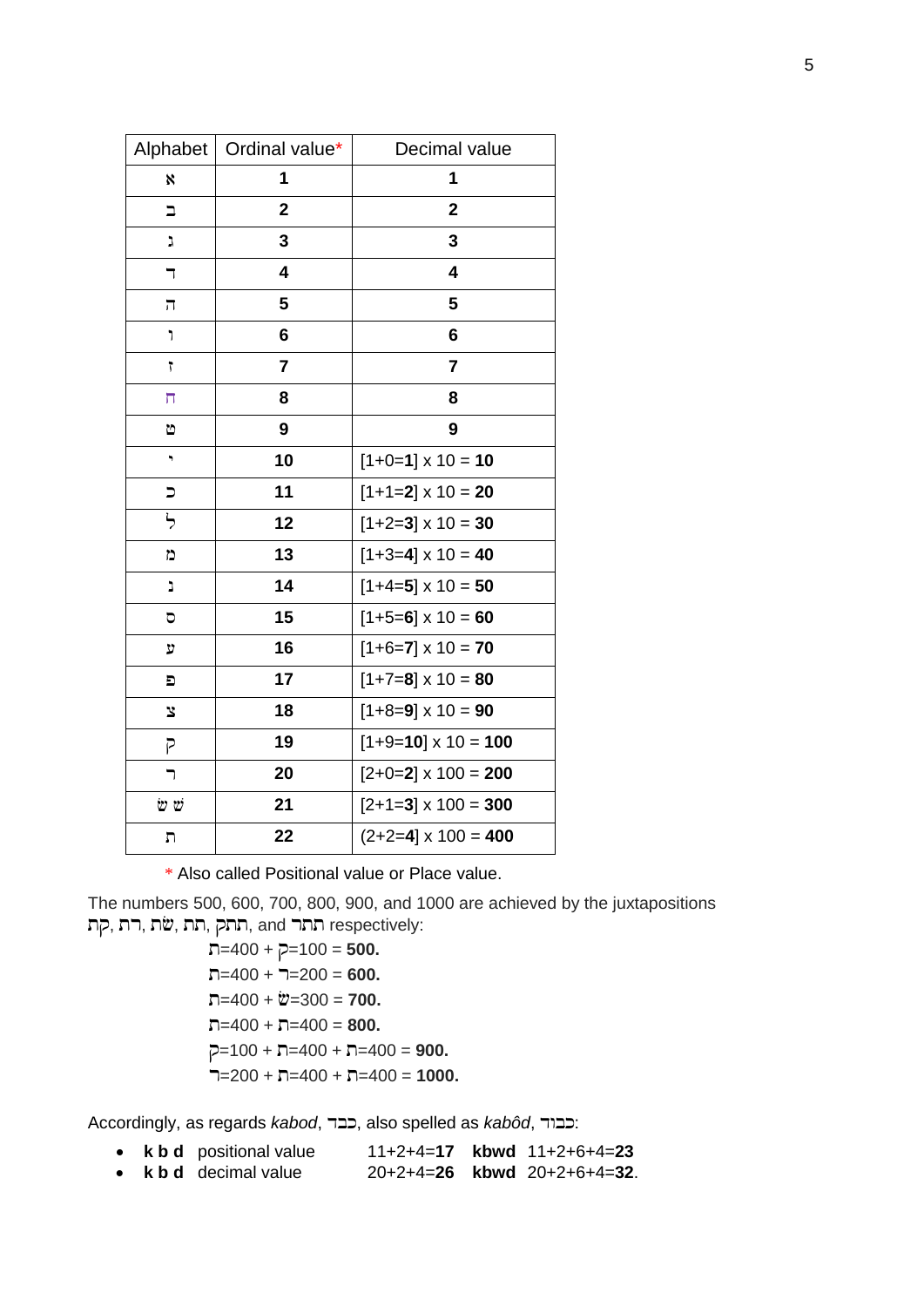The fact that **17** and **26** can stand for both the Name and the Glory is not surprising, since in the Bible the 'name' and the 'glory' of God were inextricably linked. This is most effectively demonstrated in Ex. 33:17-23, where Moses asks God to show him his *glory* and God responds by pronouncing his *name* in Moses' hearing. Both represent God's presence. Moreover, 'name' (or YHWH) and 'glory' are often mentioned together in the Hebrew Bible— see *[Numerical Secrets of the Bible](http://www.labuschagne.nl/z%26oz/book.htm)*, pp. 88-92.

According to the kabbalah specialist Gershom Scholem it was the famous medieval kabbalist Joseph Gikatilla (late 13th century) who coined the term *'arigah* to express the idea that "the Name of God was interwoven in the Torah as in a fabric". He also refers to the kabbalistic writing *Sepher ha-Temunah*, "The Book of the Form," that is, the 'shape', 'likeness' or 'representation' of the letters of the alphabet, as one of the sources for the idea of the Name of God being woven into the Torah. The book was written most probably in Provence not later than the beginning of the 13<sup>th</sup> century and offers an explanation of the letters of the Hebrew alphabet on a kabbalistic basis, maintaining that the Name of God was included and preserved in a mystical way in the Torah.<sup>5</sup>

It is not easy to establish the precise connotation of the word Torah in this context. It might denote only the books of the Pentateuch, but it can certainly have a wider connotation signifying the entire Hebrew Bible as Holy Scripture. I believe that is so in this context. The results of my investigations into the numerical features of the Bible so far point definitely to a wider interpretation of the *`arigah* tradition: the Name of God was woven into the texture not only of the Torah but of the other canonical books as well. In any case, we may confidently conclude that the investigations carried out thus far into the numerical features of nearly half of the Hebrew Bible have established beyond any doubt the close relationship between the holy Name and the biblical text through the divine name numbers. At the same time they underscore the kabbalistic tradition about the weaving of the Name into the texture of Scripture and set it in a new light.

It occurred to me that the idea of the *weaving of YHWH's name* into the text may have originated already in biblical antiquity in the ritual of *the laying of YHWH's name* on the Israelites in the Priestly Blessing (Num. 6:22-27). The solemn thrice-repeated pronunciation of YHWH's name secures his presence among his people. In much the same way its weaving into the text secures God's presence in the events described in it. So there is a strong case for the assumption that the scribes did not invent the weaving idea entirely on their own, but were inspired by the ritual of the priestly blessing. See my analysis of the [Priestly Blessing.](http://www.labuschagne.nl/4.num6.pdf)

The function of the divine name numbers **17** and **26** is primarily to give structure to a text and to imbue it with symbolic significance, namely to signify YHWH's presence. Additionally, they serve to highlight certain crucial passages in the text in question and to finalize and 'seal' a composition by providing it with a total number of words that is a multiple of **17** or **26**. All along the scribes must have kept record of the number of verses, words, and letters in order to finalize and seal specific passages with a significant number of verses and/or words, and/or letters. Most intriguingly, such numbers always occur at the seams in the text. To give some examples:

Gen. 1:1-5, the 1st day, the creation of light: **52** (2x**26**) words,

-

Gen. 1:24-26, the 6th day, creation of living creatures and God's decision to create mankind: **51**(3x**17**) words,

Gen. 1:28-31, the 6th day, God blesses mankind and regulates the food for living creatures: **85** (5x**17**) words,

Gen. 4:17-24, Particulars about Cain, his children and grandchildren: **104** (4x**26**) words,

Gen. 12:10-17:27, Abram's stay in Egypt and Canaan until God's promise about his son: **1560** (60x**26**) words,

<sup>5</sup> For the *Sepher ha-Temunah* see Gershom Scholem, *Major Trends in Jewish Mysticism* (New York 1961), pp. 136-137. In his book *Ursprung und Anfänge der Kabbala* (Berlin, 1962), pp. 414-415, he writes: "Der Name Gottes ist eben auf mystische Weise überall in der Torah enthalten und, wie später zum Beispiel Gikatilla sagt, in sie eingewoben." See also his book *Zur Kabbala und ihrer Symbolik* (Frankfurt, 1973), p. 69, where he writes: "Es scheint dass Gikatilla als erster diesen Begriff des Gewebes (*`ariga*) benutzte, um zu beschreiben, wie der Name Gottes in der Textur der Tora immer wieder vorkommt." In the *Encyclopaedia Judaica*, volume 15 (1971), p. 1241, we read "Some said the entire Torah consists of the Name of God set in succession... or interwoven in a fabric..." See also the deepdrilling comprehensive study on Joseph Gikatilla by Elke Morlok, *Rabbi Joseph Gikatilla's Hermeneutics*, Tübingen: Mohr Siebeck, 2011, and for the idea of 'weaving', pp. 139ff and especially 3.2, "R. Joseph Gikatilla and the Torah as a Woven Structure", pp 172-188.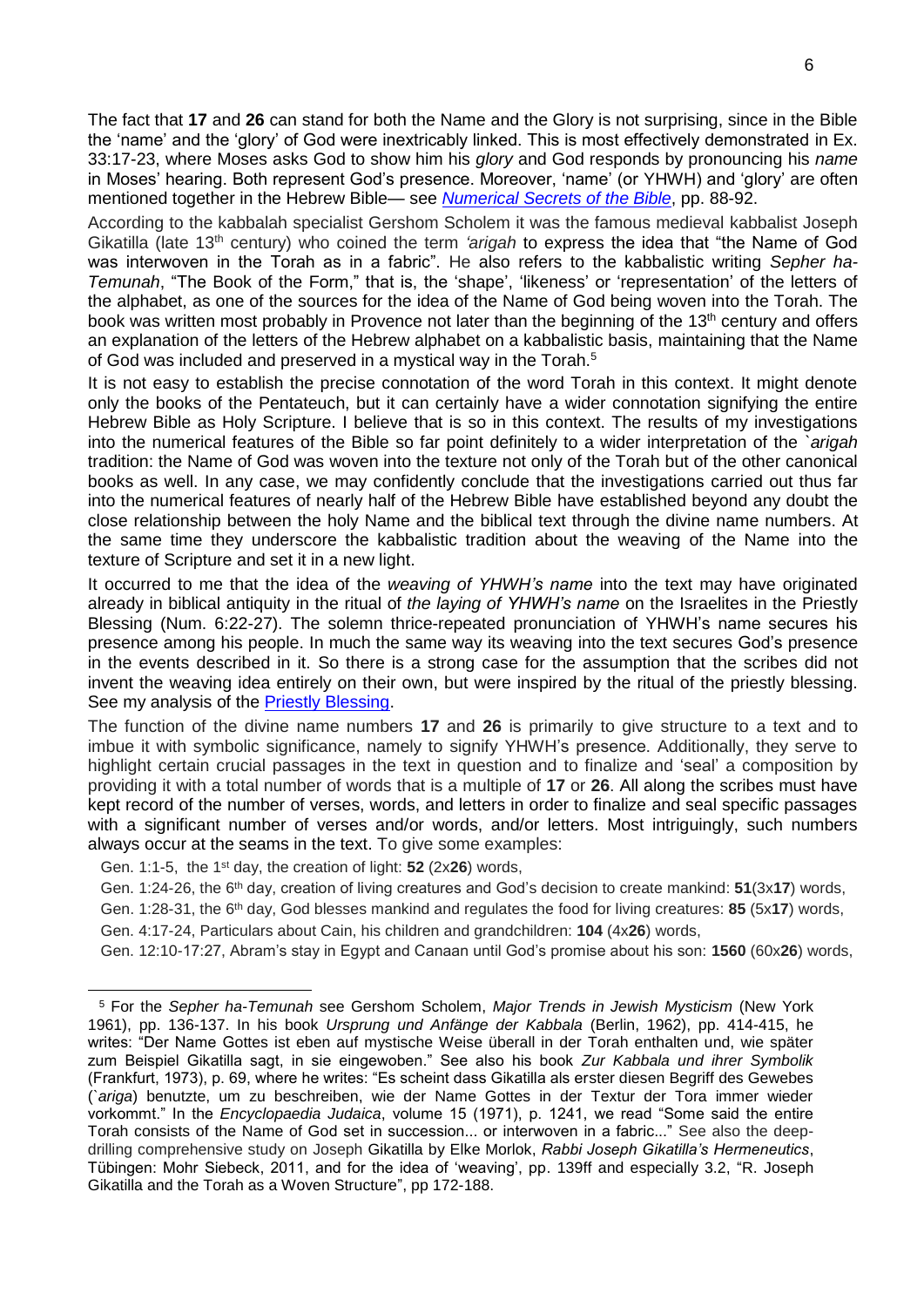Gen. 18:1-21:21, Abraham meets three Men, his stay in Gerar and the birth of Isaac: **1560** (60x**26**) words, Gen. 50:22-26, Joseph's last days, his wishes and his death: **85** (5x**17**) words.

Ex. 1:1-7, the names of the sons of Jacob who came to Egypt: **51**(3x**17**) words,

Ex. 1:11-12, despite the appointment of taskmasters to oppress the Israelites, they increase further: **26** words,

 Ex. 4:22-26, Pharaoh is summoned to let God's firstborn son go and the blood-bridegroom episode: **52** words, Ex. 2:1-25, the birth of Moses and his flight to Midian: **340** (20x**17**) words,

Ex, 4:1-17, YHWH enhances Moses' credibility by means of miracles: **17** verses and **255** (15x**17**) words,

Ex. 40:34-38, YHWH occupies the Tent of Meeting and the Tabernacle: 60=**26**+**34** words.

Leviticus 11-15, the laws on Ritual purity: **204** (12x**17**) words,

Leviticus 16, the regulations for the Day of Atonement: **34** (2x**17**) words,

Leviticus 17-24, the regulations for holy living: **234** (9x**26**) words.

Numbers 1:1-20:13, the march in the Wilderness until the sojourn at Kadesh: **9418**( 554x**17**) words,

Numbers 20:14-36:13, the confrontation with the nations around and in Canaan: **6994** (269x**26**) words.

Deuteronomy 1:1-5 and 34:1-12, the Prologue and Epilogue of the book: **17** verses and **255** (15x**17**) words,

Deuteronomy 1:6-4:49, Moses' opening discourse and his first prophetic peroration: **156** (6x**26**) words,

Deuteronomy 12-26 divides into **17** sub-sections and **85** (5x**17**) paragraphs,

 Deuteronomy 12:1-16:17, laws about one sanctuary, apostasy, dietary laws and the feasts: **119** (**7**x**17**) verses, Deuteronomy 16:18-19:21, guidelines for the administration of justice: **68** (4x**17**) verses,

Deuteronomy 22:13-23:9, guidelines for marriage, sexual relations and forbidden relations: **26** verses.

Deuteronomy 1:1-33:29, the book in its entirety without the Epilogue (34:1-12): **14118** (543x**26**) words.

The logotechnical analysis charts will enable readers to discover for themselves how, and to what extent, these numbers are to be found in the texts. My logotechnical analysis of a great number of texts, which is primarily a descriptive activity, has brought to light that the numbers **17** and **26** occur in a very high frequency in the biblical writings. Though some occurrences may be due to coincidence, the great majority should be understood as consciously designed. The percentages in the Torah:

 Genesis: 71% of the verses and 79% of the words, Exodus: 73% of the verses and 73% of the words, Leviticus: 82% of the verses and 64% of the words, Numbers: 63% of the verses and 57% of the words, Deuteronomy: 79% of the verses and 78% of the words, The Torah: 74% of the verses and 70% of the words.

When I first embarked on the exploration of the numerical features of biblical texts some thirty years ago, I was from the outset impressed by the high frequency of the occurrences of **17** and **26**. From the outset there was no doubt in my mind that these numerous incidents could not simply be due to coincidence, but must have been intentionally designed. At the time I was not interested in statistics, adamant as I was that I do not need statistics to support what I found and to convince my colleagues that the biblical writings are numerical compositions. However, it would be interesting to see what the following statistical exercise might come up with, so I counted the number of verses in which the adjacent numbers of **17**, namely 16 and **18** (or their multiples) occur, as well as the number of words governed by them, in relation to the verses and words governed by **17**. This is what I found in the first four chapters of Exodus (1:1-4:31):

**6** of the **100** verses (6%) and **96** of the **1428** words (6%) are governed by **16** and its multiples,

**9** of the **100** verses (9%) and **144** of the **1428** words (10%) are governed by **18** and its multiples,

while **66** of the **100** verses (66%) and 953 of the 1428 words (67%) are governed by **17.**

Moreover, Exodus 1:1-4:31 as a whole is made up of **1428** words, a multiple of **17** (84x**17**). The divine name number **17** clearly stands out in comparison with the adjacent numbers 16 and 18, which can only be interpreted as decisive evidence that coincidence is definitely out of the question. What is more, in the book of Exodus I could not find a single instance of the use of the numbers 16 or 18, or their multiples, which determine the number of words in a given major literary entity. This function is the prerogative of **17** and **26**. To mention a few additional examples from Exodus: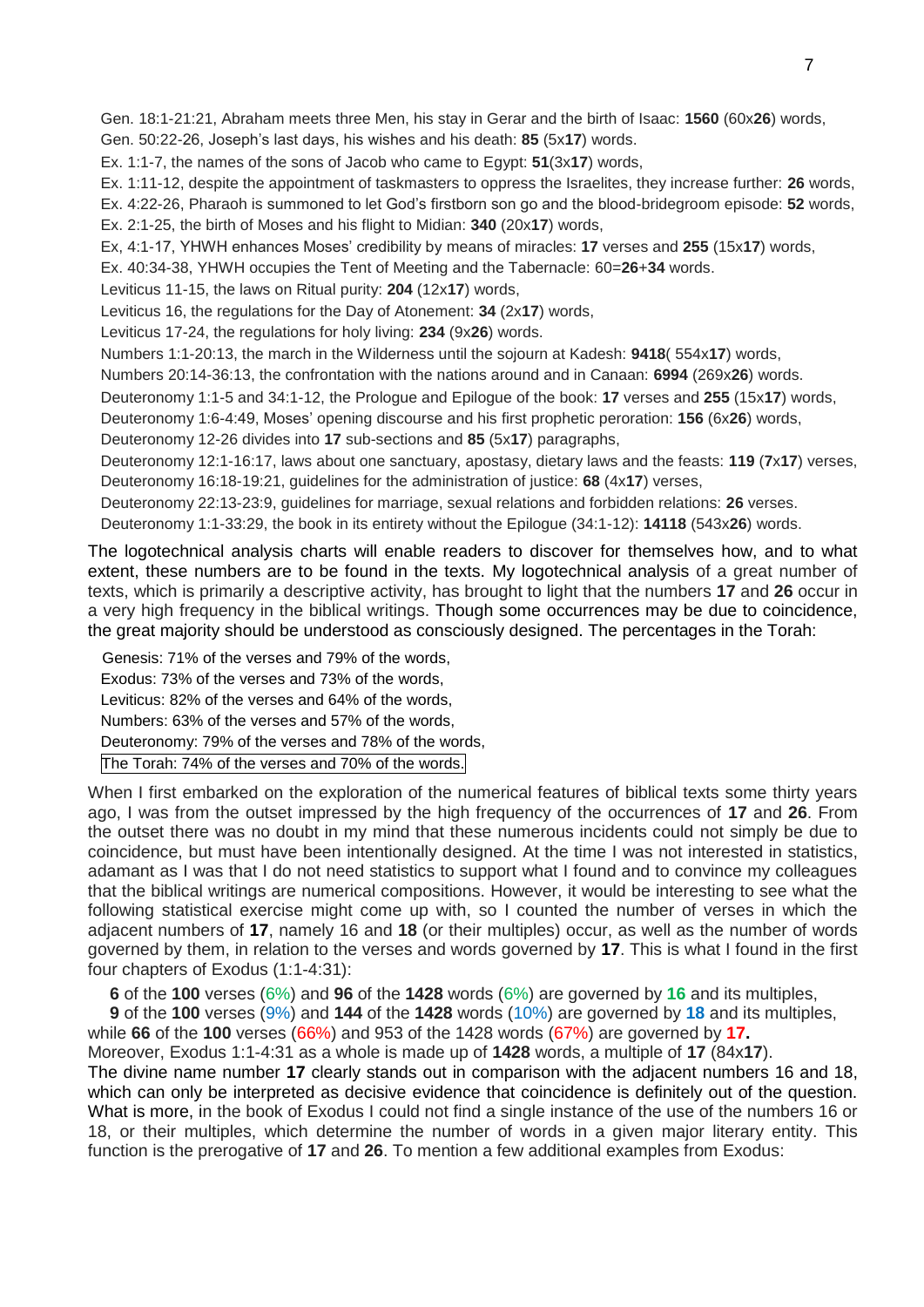Exod 3:4-18, the revelation of YHWH's identity and his name: **289** (**17**x**17**) words.

Exod 6:14-28, the Levitical descent of Moses and Aaron: **182** (**7**x**26**) words.

Exod 12:1-28, the institution of the Passover: **442** (**17**x**26**) words.

Exod 20:1-26, the promulgation of the Decalogue and its impact on the people: **312** (12x**26**) words. Exod 40:17-33, the erection of the Tabernacle: **208** (8x**26**) words.

Significantly, the passage containing information about the sons of Jacob who came to Egypt at the beginning of the book of Exodus (1:1-7) has exactly **51** (3x**17**) words. This sets the tone for the book as a whole, which ends with **34** (2x**17**) words in 40:36-38. This brings us to the significant way of rounding off and finalizing a given text, e.g., in the books of Genesis, Exodus, and Deuteronomy:

Genesis begins with **52** (2x**26**) words in 1:1-5 and ends with **85** (5x**17**) in 50:21-26;

Exodus begins with **51** (3x**17**) in 1:1-7 and ends with **60**: **26** in 40:34-35 and **34** (2x**17**) in 40:36-38; Deuteronomy begins with **78** (3x**26**) in 1:1-5 and ends with **60**: **34** in 34:9-10 and **26** in 34:11-12.

Whoever wants to believe that the examples mentioned above rests on mere coincidence, may for my part continue doing so. However, biblical scholars should realize that by turning a blind eye to the numerical aspects of the text, they not only fail to notice an essential feature of the text, but they also slight the biblical authors/redactors who have produced such beautiful works of art. A text with such spectacular features both in form and symbolism simply cannot have been written off the cuff.

As far as I know, Oskar Goldberg was the first scholar in modern times who took the *`ariga* tradition seriously and went in search of the divine name numbers in the Torah: *Die fünf Bücher Mosis ein Zahlengebäude: Die Feststellung einer einheitlich durchgeführten Zahlenschrift* (Berlin, 1908). After the second world war a series of four articles by Goldberg, entitled "Das Zahlengebäude des Pentateuch: Eine Geheimschrift in den fünf Büchern Moses," were published in *La Revue Juive* numbers 89 – 93 (1947), pages 13-22; 100-105; 142-149; 193-199, in which he repeated his 1908 thesis, substantiating it with more examples. A French version appeared in numbers 94-95. In his opinion the qualification "Zahlengebäude" applies only to the Pentateuch, clearly due to the lack of research outside the Pentateuch—see his explicit remark in the last article of the 1947 series, p. 198: "Die heilige Zahlen kommen systematisch nur im Pentateuch vor..."

Goldberg's work was completely ignored by the main stream of biblical scholarship at the time. This also applies to the work of Claus Schedl. Apart from my own efforts the past three decades to rouse the interest of Old Testament scholars for the numerical features of the biblical writings, Jacob Bazak tried to interest scholars with "Numerological devices in Biblical Poetry", in: *Vetus Testamentum* 38/3 (1988), pp. 333-337. His article inspired the Jewish American jurist Herbert Rand to publish a study, "Numerological Structure in Biblical Literature", in: *Jewish Bible Quarterly*, Vol. XX, No 1 (77), 1991, pp. 50-56, about Gematria, the significance of the number **26** and deliberate numerical devices in TNK, with the aim of stimulating the search for numerological structured texts. He also was a voice crying in the desert.

One would have expected a follow-up to Rand's article from the side of Jewish scholars, but to my knowledge, it was only in 2012 that two Jewish writers took up the gauntlet: First, Israel Knohl, with his article "Sacred Architecture: The Numerical Dimensions of Biblical Poems", *Vetus Testamentum* 62 (2012), 189-197, second, V. Hurowitz, *Proverbs* (Mikra Leyisra'el: A Biblical Commentary for Israel), Magnes Press, 2012, 6-8 [heb]. I may also mention Duane L. Christensen's Commentary on *Deuteronomy* (Word Biblical Commentary), Nashville, Vol. 6a 2001, Vol. 6b 2002, and his Commentary on the book of *Nahum* (Anchor Bible), Yale University Press, New Haven, 2009, in which he paid serious attention to the numerical features of the texts. Pieter van der Lugt has published three volumes on the compositional structure of the Psalms, *Cantos and Strophes in Biblical Hebrew Poetry* (Oudtestamentische Studiën 53, 57, 63), Brill: Leiden-Boston, I, 2006, II, 2010, III, 2014, in which he registered the quantitative structural aspects of every individual psalm.

In his book *The Psalms in Form*: *The Hebrew Psalter in its Poetic Shape*, Deo Publishing: Leiden, 2002, J.P. Fokkelman incidentally and briefly comments in his "Annotations and remarks" on some numerical aspects of the stanzas, strophes, versets, cola, words (very rarely), and syllables in individual psalms. Worth mentioning also is H.J. Koorevaar's contribution, "The Psalter as a Structured Theological Story", in: *The Composition of the Book of Psalms* (Bibliotheca Ephemeridum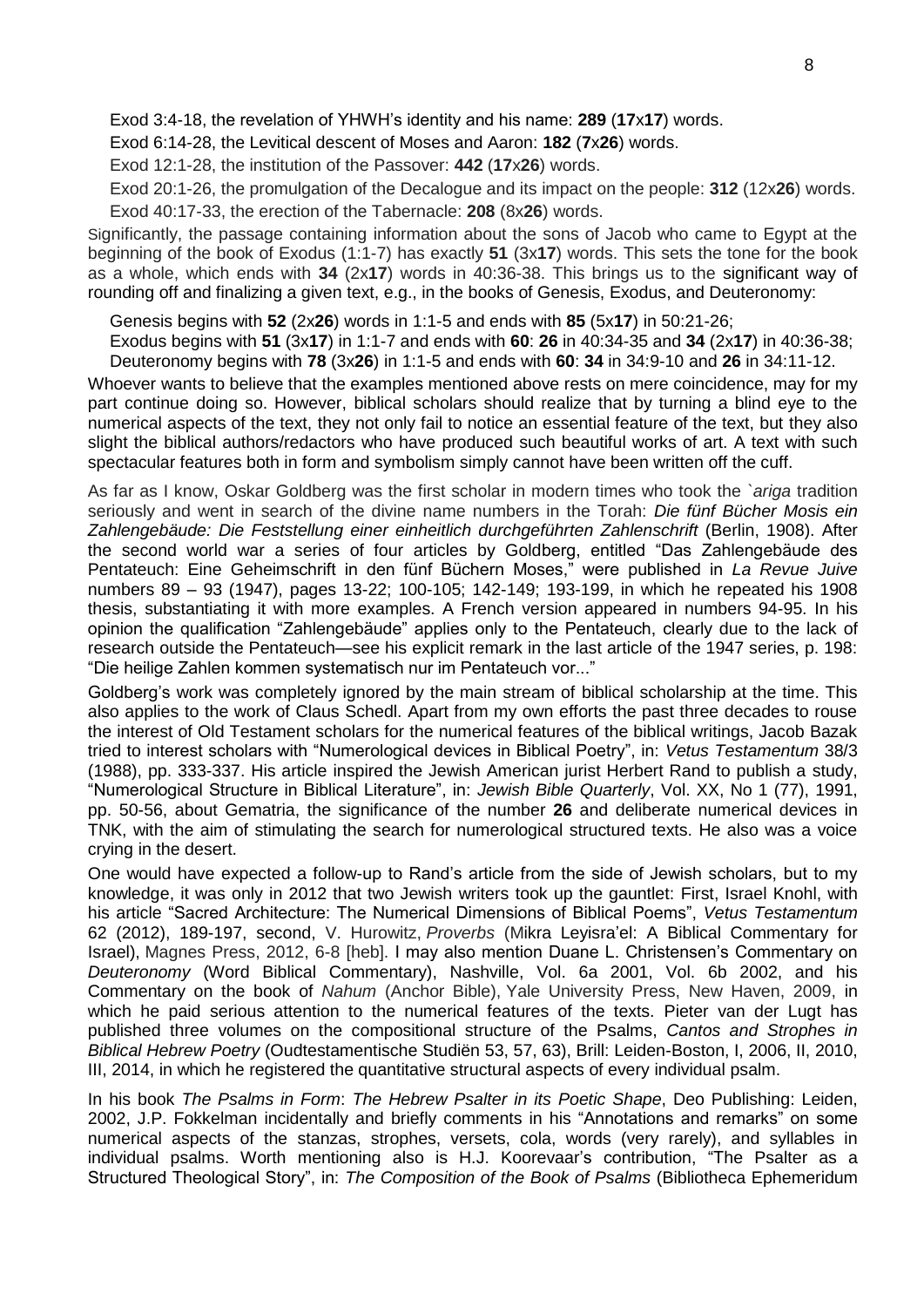Theologicarum Lovaniensium, 238), Leuven 2010, pp 579-592, and his article, "De opbouw van de tien woorden in Exodus 20:1-17" (Acta Theologica 15/2), Bloemfontein: Die Universiteit van die Oranje-Vrystaat, 1995, pp 1-15, and Koorevaar, Hendrik J. & Mart-Jan Paul (red.), *Theologie van het Oude Testament,* Zoetermeer: Boekencentrum, 2013, pp 123-156.

Are there now (2014) any signs of a real breakthrough in the world of biblical scholarship? I am afraid not, or not yet, despite the publications by the scholars referred to above. However, I have full confidence in the convincing power of truth based on hard facts, knowing full well that it takes time for a new paradigm to be appreciated and accepted. And numerological criticism is a new paradigm.

In 2013 I wrote a little article to inform my colleagues about the results of my research, but much to my dismay it was summarily rejected by the editorial boards of two international journals. So I decided to publish it on my website hoping that it will inspire unbiased and open-minded scholars to take the numerical aspects of the Bible seriously: ["Exodus 21-24: Specimen of a Numerical Composition"](http://www.labuschagne.nl/Exodus21-24.pdf).

# **Defining the building blocks of poetic texts (see also p. 19f.)**

The logotechnical analysis is primarily concerned with *words* (logos-technique!) as the smallest basic building blocks of a text. Syllables (Freedman, Fokkelman) or morae (Christensen) do not function as building blocks and cannot, in my view, contribute anything to our understanding of the structure of a given text. Therefore, I consider counting them a waste of time.

Being also quantitative structural analysis in a broader sense, logotechnical analysis inevitably involves paying attention to other, larger, building blocks: in poetry, the colon, verseline (not necessarily coinciding with the Masoretic verses), strophe, canticle, and canto or stanza. The purpose of counting such building blocks is to find out exactly how a text is organized on word- and other levels, and according to which principles.

I have been led in my analyses by principles which emerged in the course of my work. The building blocks for poetry mentioned below, are illustrated by examples from Book I of the Psalter (1-41), just to give the reader an impression of the variety of principles and the variegated and imaginative way they were applied.

**The word** is the smallest distinct meaningful element of the language, comprising its inflected and variant forms as well as composite words formed by prefixes and suffixes written as *one* word. When the Masoretes tied two, three, or even four words together by means of the hyphen *maqqeph,* which means *'the threader/stringer',* the words retain their distinctness and do not count as one single word.<sup>6</sup> Such word-strings were not created to construct a *composite word*, but to generate *one accentuated phoneme* to function as a *phonetic* unit. This means that the *maqqeph* has nothing to do with the composition of a text, but served only and specifically to preserve the correct *recitation* of the text in the synagogal liturgy. In other words, the *maqqeph* was not invented by the authors/redactors, but by the Masoretes who transmitted the text. 7

**The colon***,* called 'line' by some, is the smallest distinct group of words in a *poetic* verseline, usually demarcated by a disjunctive marker. Together with another *colon* it constitutes a *bicolic verseline* forming a semantic or formal parallelism. Three *cola* constitute a *tricolic verseline*, which occurs less often than the bicolic one. In a tricolic verseline the *atnach* (or incidentally the '*ole weyored* according to Van der Lugt) is usually to be found after the second colon. Four *cola* in a Masoretic verse constitute *two bicolic verselines*. 8

**The verseline** is a larger distinct unit comprising two or three cola. In the book of Psalms (and the book of Job), in the great majority of instances the verseline coincides with the Masoretic verse, the end of which is signified by *soph pasuq*. Sometimes, in order to achieve a desired number of verses

-

<sup>6</sup> The hiph`il of the verb , *nqp,* means 'to form a string' – see Isa. 29:1 "Let the feasts form a string."

<sup>7</sup> See E. Kautzsch – A.E. Cowley, *Gesenius' Hebrew Grammar*, 1910<sup>2</sup> , §16, and P. Joüon – T. Muraoka, *A Grammar of Biblical Hebrew,* 1993, §13.

<sup>8</sup> For these and other terms, see Pieter van der Lugt, *Cantos and Strophes in Biblical Hebrew Poetry,* I (OTS 53), Leiden-Boston: Brill, 2006, pp. 69-74 (and 524 about *'ole weyored*), and Volume III (2014), pp. 611ff.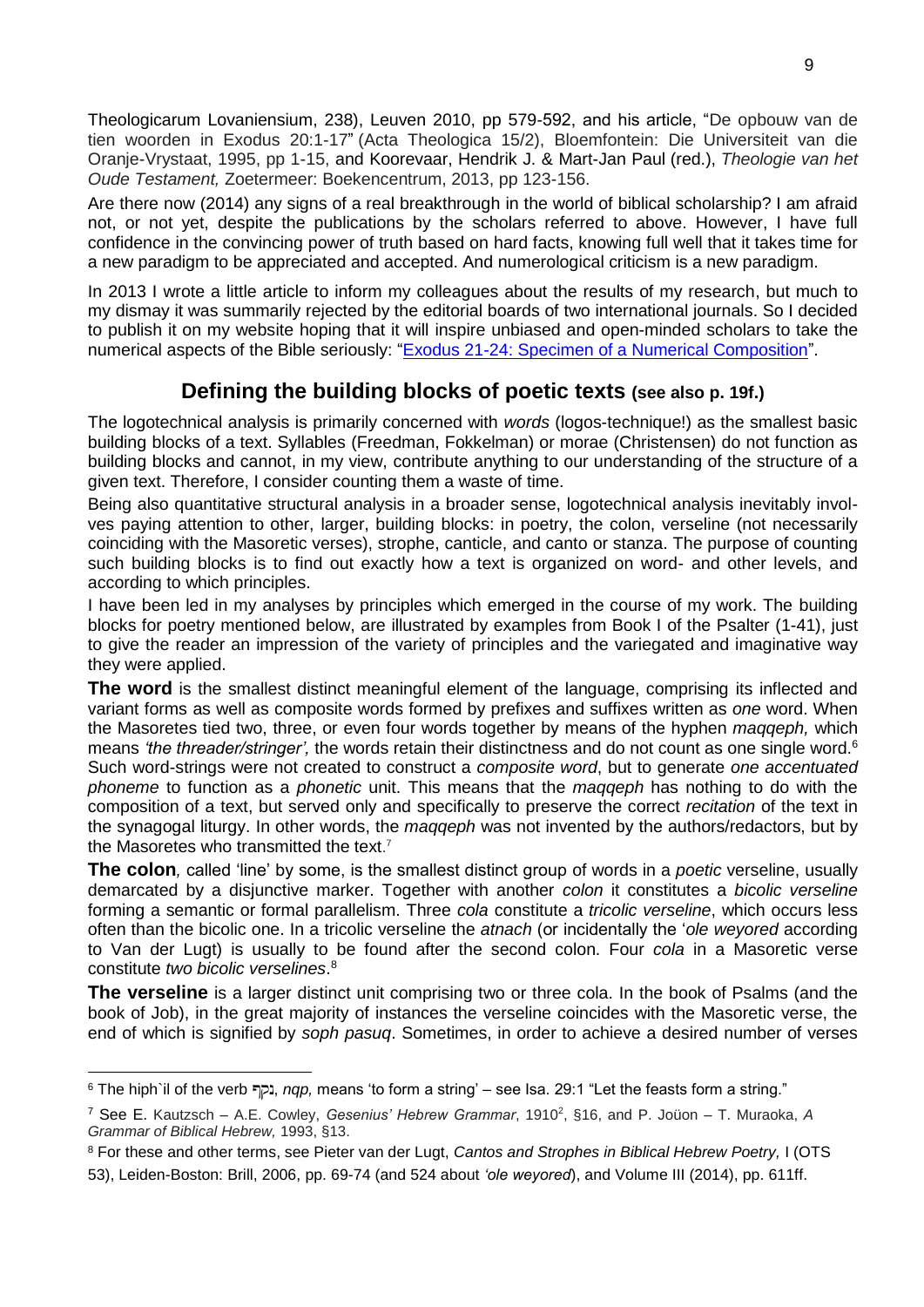in a group of psalms, or book of the Psalter, the Masoretes have accommodated two poetic verselines in one verse. The first example I encountered is to be found in Ps. 5:10 and 11. In the Tables I have registered both: the poetic lines as well as the Masoretic verses.

**The strophe** comprises two to three (sometimes four) verselines to form a sub-section of the poem, a canticle or canto. The strophe is basically determined by formal factors and unity of thought.

**The canticle***,* which comprises one or more strophes, forms a sub-section of the canto or stanza.

**The canto***,* also called **stanza**, which is the largest component of a poem, orders its content and formal framework.

In the book of Psalms the individual psalms are the natural building blocks of the Psalter. The collection is shaped by means of the structural numbers **7** and **11**, primarily in terms of verselines, to form a literary composition of the highest order. For particulars illustrated with telling examples, see my article ["The compositional structure of the Psalter"](http://www.labuschagne.nl/psalterstructure.pdf). For the prose texts, see below.

## **A reassessment of current literary and textual criticism**

The discovery in our time that the biblical writings are numerical compositions has far-reaching consequences for our view and treatment of the biblical text. Speaking for myself, this insight has aroused in me a profound respect, not only for the compositional craftsmanship of the biblical authors, but also for the two great codices of the Hebrew Bible, the Codex Leningrad and the Aleppo Codex. The reliability of Codex Leningrad, the only codex representing the entire canonical text of the Hebrew Bible, has been confirmed by the integrity of its numerical features. This insight has led to a radical change in my attitude towards textual criticism. For my numerical structural investigations of the biblical writings I strictly abide by one particular textual tradition, the one to be found in Codex Leningrad. If I would allow myself to use other texts and to 'mix' textual traditions, there would loom the great danger of emending a text *in order to* achieve desired numbers. Being deeply aware of this, I shall never yield to the temptation. That is the reason why I adhere to one specific textual tradition as a principled choice.

This means that the purpose of the present study is to explore the characteristics of this textual tradition to the full and does not aim at establishing 'the original text'. My approach is strictly *synchronic*, taking the text primarily in the form it has been transmitted to us. Therefore, the *literary* analysis of the form of a text as we have it should be clearly distinguished from the *historical* research of the history of its coming into being and its development. It is a matter of methodology and priorities. In other words, the *synchronic* approach to the text must always precede a *diachronic* investigation.

The ascertainment of the crucial function of the structural numbers in the formation of the biblical writings provides scholars with an effective tool to investigate, respect, and appreciate the text studied, annotated and transmitted by the Masoretes as the canonical text of the Hebrew Bible. This is a decisive exercise in future textual criticism. Potential emendations of the text can now also be evaluated in light of its numerical features, which go back to the authorial and redactional stage. Addressing a text-critical problem, one needs to consider all relevant issues, including the numerical aspects of the text in question. An emendation that disturbs the numerical features of a text that has been finalized and sealed by **17** and **26** is in principle unacceptable.

Using the numerical features of the text as criterion for textual criticism, my main objective is to show that there is no warrant for emendations, unless they improve or restore the numerical and/or poetical structure (e.g., *metri causa*). I do not claim to be able to reconstruct 'the original text', but I endeavour to retrieve the text that was ultimately canonized.

Such awareness is a most effective safeguard against random emendations, a practice that was rife among biblical scholars in the past century and is still practised. We now have an ultimate reason to think twice before changing the text. However, this does not portend the eclipse of textual criticism; it implies a radical change in its application.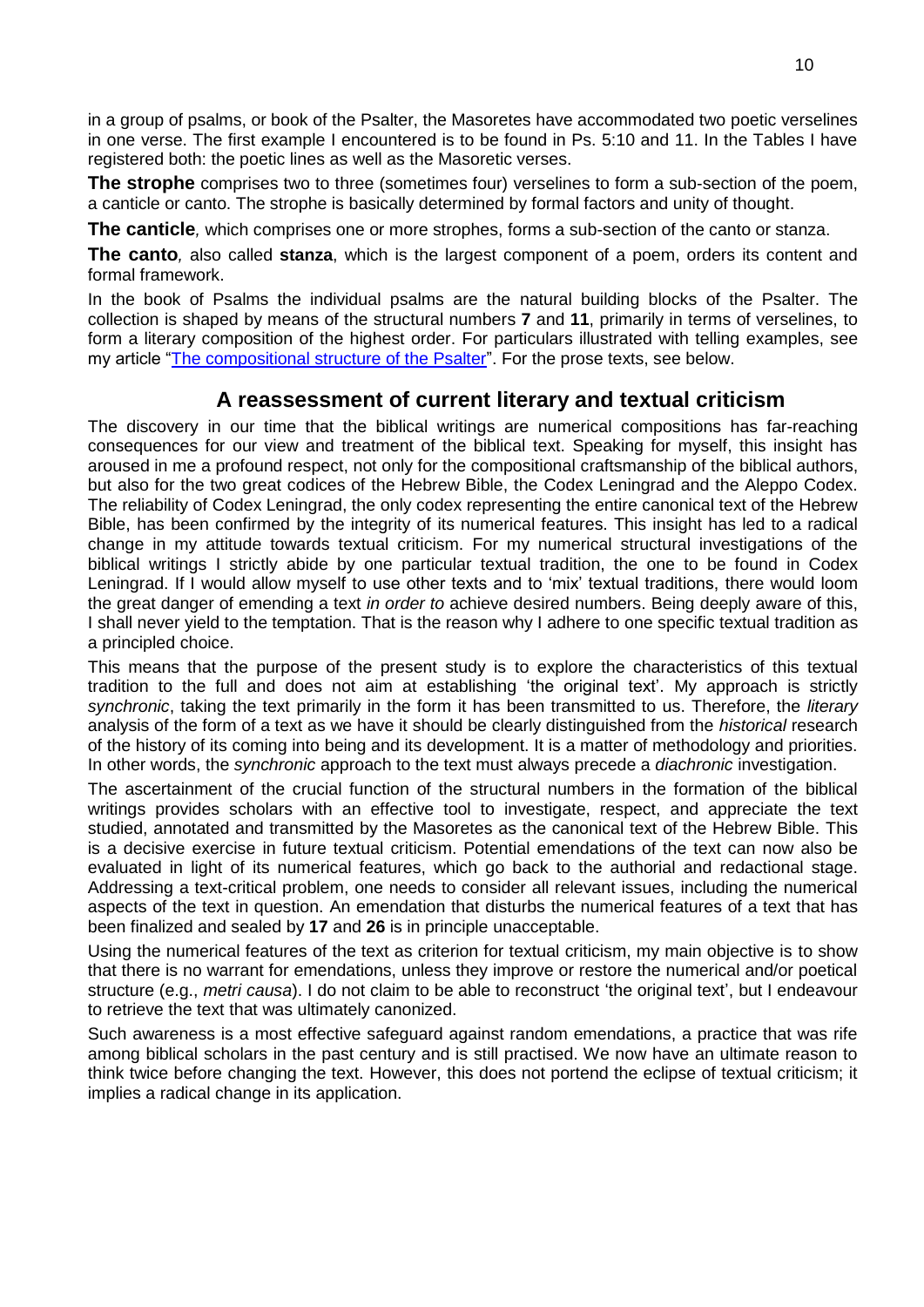#### **The Masoretic layout markers Petuchah and Setumah**

In studying the *form* of a text literary criticism is primarily concerned with delimiting its 'larger' and 'smaller' literary units, the major parts and the sub-sections into which it is divided—to speak in modern terms: its chapters and paragraphs. Detecting the precise arrangement of a text with respect to its coherent literary units is of crucial importance in matters of interpretation. In the layout of the text of the Hebrew Bible handed down in the Codex Leningrad and the Aleppo Codex the Masoretes have preserved a great number of 'layout markers' indicating the delimitation of its literary units. Different kinds of larger and smaller *open spaces* in the text were used as such 'paragraph markers' represented by a *parashah petuchah*, 'open parashah,' (**P**) and a *parashah setumah*, 'closed parashah,' (**S**) in the printed editions, e.g., the Biblia Hebraica Stuttgartensia (BHS).

These layout markers have excellent credentials going back to the time of the formation of Scripture and should never be ignored. In my experience, they have two different functions: first, the well-known demarcating function to delimit sub-sections of the text, and second, a highlighting function to draw special attention to what follows.<sup>9</sup>

Unfortunately they have in general been ignored and are still completely disregarded by the great majority of modern biblical scholars. Some writers on biblical subjects do as if the Masoretes had no notion whatsoever of the division of the text. However, such a claim has no foundation, neither is there any justification for their disregard of the Masoretic divisions in favour of their own subjective delimitations. My experience with the layout markers in the Hebrew Bible has brought to light the fact that the Masoretes have not consistently and fully brought about such markers. In quite a number of instances the **P** and **S** are absent where we would expect them. Moreover, they are not used exactly in the same way in the two codices, that of Leningrad and that of Aleppo. Nevertheless, they should never be disregarded in those instances where they do occur.

A notorious instance of the disregarding of the Masoretic layout markers is the **P** between verse 3 and verse 4 of Genesis 2, which has been ignored by many commentators who think that there is a break between verse 4a and verse 4b. To make matters even worse, the editors of the printed edition of the Codex, *Biblia Hebraica Stuttgartensia*, have without any justification, introduced an open space at this point, which is highly misleading to scholars who have no access to the Codex.<sup>10</sup>

There is no doubt at all that the preceding literary unit, Genesis 1:1-2:3, with its **34** (2x**17**) verses, dealing with the *creation* of heaven and earth, ends at 2:3. The next section, dealing with the *universal history* of heaven and earth, more particularly that of the human race, starts at 2:4, with the *Toledoth of the World* (2,4-4-26).

Another remarkable feature is the rather exceptional positioning of a considerable number of layout formula "This is the history of the heavens and the earth after their creation." The Masoretic delimitation of 1:1-2:3 **–P-** 2:4-25 is followed, e.g., by the *Revised English Bible*.

Taking the layout markers seriously in my quantitative structural analysis, I make sure that in the division of the text in the tables all of the main Parts and paragraphs are demarcated by the **P** or **S** as far as they are present. The cases without a layout marker, where there is clearly a seam in the text, I mark with **[ ]**.

Since the **P** and **S** also have a *highlighting* function within a coherent, indivisible paragraph, as has come to light in the Torah and the books of Joshua and Judges (in the tables marked in green), it has been rather difficult in a number of instances to determine their exact function with absolute certainty. At any rate, in no less than nine cases the **P** definitely has only a highlighting function, being positioned within a coherent literary entity (after 8:21; 10:18a; 10:24; 14:12; 14:19a; 20:8; 26:24; 2

-

<sup>9</sup> For this important distinction, see my commentary *Deuteronomium* (POT), Nijkerk-Zoetermeer 1987- 1997, Part 1A, pp. 22-23 and 153. See now also Eveline van Staalduine-Sulman, "Theologische *petuchot* en *setumot* in de boeken Samuël", *Alef-Beet*, 22, 2012, pp. 16-25. For the layout markers in general, see J.M. Oesch, *Petucha und Setuma* [OBO 27], Fribourg, 1977, and "Textgliederung im Alten Testament und in den Qumran-handschriften," *Henoch* 5 [1983], 289-321, as well as M.J.A. Korpel and J.M. Oesch, *Delimitation Criticism*, Brill, 2000. Other titles can be found at [http://www.brill.com/delimitation-criticism.](http://www.brill.com/delimitation-criticism)

<sup>&</sup>lt;sup>10</sup> This goes for all the open spaces brought about by the editors of BHS. They should be removed!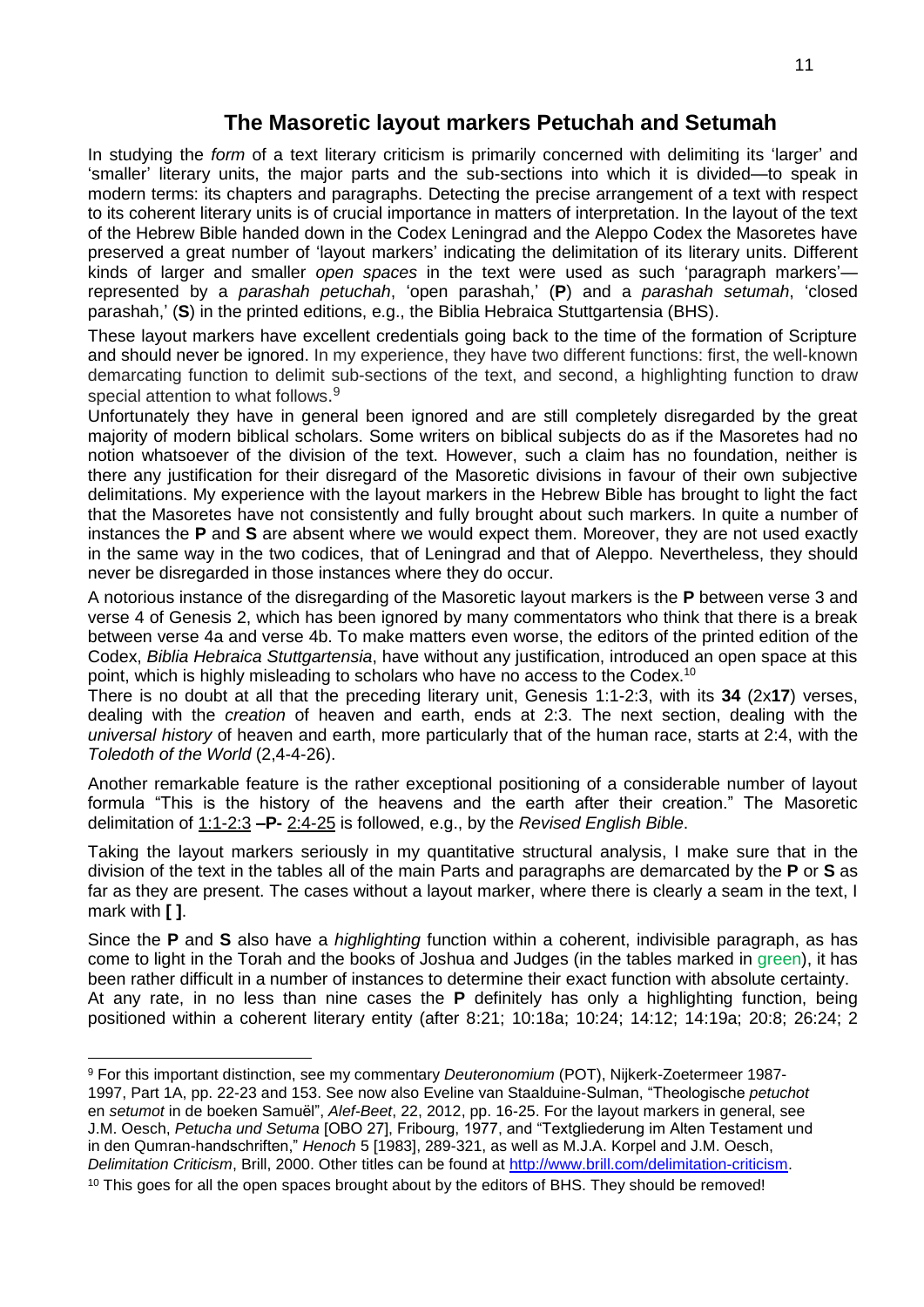Sam. 3:37 and 21:18). An even greater number of **S**etumoth appear to function exclusively as highlighting devices. In 1 Samuel I counted and 30 cases, and in 2 Samuel 40. In Joshua I found 5 cases: 1:11; 4:3.13.24, and 24:26; in Judges several: 1:27-32; 3:30; 7:5.6; 10:12; 11:31 and 13:1.

Layout markers can even appear *within* a verse, none of which should ever be ignored, in my opinion. The very first instance I encountered was the **S** between Deut. 2:8a and 8b, which proved to have an important demarcating function, namely to indicate a crucial turning point in the journey. See pp. 2-5 in my analysis of [Deuteronomy 1-3.](http://www.labuschagne.nl/deut/1deut1-3.pdf) In [1 Samuel](http://www.labuschagne.nl/joshua-kings/1Sam1-31.pdf) I found no less than 12 cases and another 12 in [2](http://www.labuschagne.nl/joshua-kings/2Sam1-24.pdf)  [Samuel:](http://www.labuschagne.nl/joshua-kings/2Sam1-24.pdf) 1 Samuel 10:18.22; 14:12.19.36; 16:2.12; 17:37; 20:27; 23:2.4.11; 2 Samuel 16:13; 18:2.28; 20:10.14; 21:1.6; 23:29.37; 24.10.11.23.

# **The mathematic middle as the meaningful centre of the text**

Since the transmitters of the text of the Hebrew Bible located and registered the centres of books and groups of books on the level of verses and words and even on the level of letters, the same procedure has to be carried out in the logotechnical analysis of a text. This operation is not only obligatory, but also meaningful, since it brings the 'heart' of a passage to light, which in most cases contains the gist of the text, or at least a notion important to it.<sup>11</sup>

It goes without saying, that, in terms of *words*, every poem has a mathematic centre: one simply has to locate the middle word (in case of an uneven total number of words), or the two middle words (in case of an even number of words). That is the simplest mathematic centre. Such a centre is not necessarily meaningful. Therefore, taking this centre as starting point, one can proceed to determine a larger centre on word level, in search of a meaningful centre. Such a meaningful centre is either present, or it is not. We have to realize that not every poem necessarily has a meaningful centre on the level of words; there may be a consciously designed meaningful centre on another level, namely in terms of the poetic structure of a text: the pivotal verseline(s), colon/cola, or strophe, of which there are numerous examples in the book of Psalms.

In order to qualify as a genuine meaningful centre, an apparently suitable centre has to meet strict requirements: first, it should not play havoc with the grammatical sense of the direct context, but must make sense grammatically; and second, it must express a thought or idea that can be interpreted as crucial or essential from the perspective of the author. In other words, one should always consider whether such a central phrase or sentence has been consciously intended by the author to occupy pride of place in central position in the poem. How meaningful a conceivable mathematic centre is – either on the level of words or in terms of verselines, cola or strophes – must be judged in each poem individually.

# **Special devices to highlight the meaningful centre**

In order to draw attention to the meaningful centre of a poem, the authors used a number of clever scribal devices to highlight and emphasize that centre. In a great number of psalms it appears that they did so by means of a sudden switch from 2<sup>nd</sup> to 3<sup>rd</sup> person or vice versa. In other words, they positioned the centre at the boundary of two forms of address. For examples, see Psalms 6, 7, 12, 16, 21-22, 25, 27, 28, 30, 34, and 40. My standard example is [Psalm 23,](http://www.labuschagne.nl/ps023.pdf) which has the words , 'for you are with me', at the centre flanked by **26** words: **26**+**3**+**26**=55.

- 1) Another highlighting device used was *the exceptional form* of the centre, e.g. its relatively *shortness*, as in the case of [Psalm 92](http://www.labuschagne.nl/ps092.pdf) (for which see also my *[Numerical Secrets of the Bible](http://www.labuschagne.nl/z%26oz/book.htm)*, p. 134), or its *unique syntactical structure*, as in [Psalm 58](http://www.labuschagne.nl/ps058.pdf) – see Observation 2 in my analysis of Psalm 58 or the *centre being a refrain*, as in [Psalm 56](http://www.labuschagne.nl/ps056.pdf) and [Psalm 59.](http://www.labuschagne.nl/ps059.pdf)
- 2) Another significant highlighting technique was to structure a series of occurrences of *the name YHWH* in such a way that the middle instance falls precisely within the centre of the text. See, e.g., Observation 3 in the analysis of [Psalm 11,](http://www.labuschagne.nl/ps011.pdf) Observation 4 in [Psalm 12,](http://www.labuschagne.nl/ps012.pdf) Observation 1 in [Psalm 30,](http://www.labuschagne.nl/ps030.pdf) and Observation 2 in [Psalm 40.](http://www.labuschagne.nl/ps040.pdf)

<sup>-</sup><sup>11</sup> See *[Numerical Secrets of the Bible,](http://www.labuschagne.nl/z%26oz/book.htm)* pp. 10-11.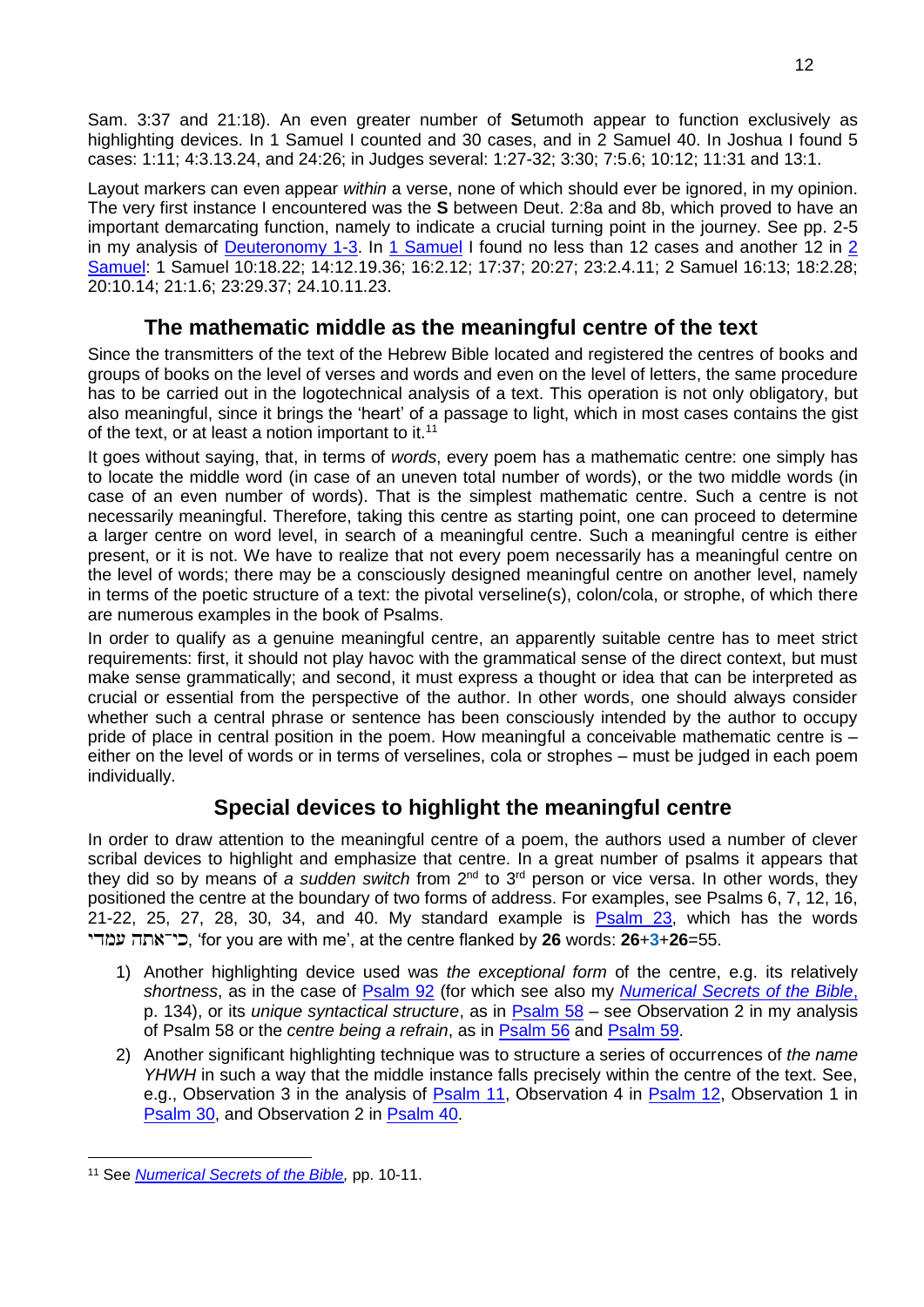- 3) As in the case of the divine name, I have detected a considerable number of instances of *an important key-word* in the text being positioned exactly within the centre, obviously in order to emphasize its significance. See e.g. Psalms 33, 35, 37, 51, 52, and 57.
- 4) A popular technique was to let the centre on word level coincide with the *middle colon, bicolon or entire verseline* (Van der Lugt). For a clear example – which can easily be multiplied – see my analysis of **Psalm 37**, "Specific features of Psalm 37", and Observation 1, where several highlighting techniques are used simultaneously.
- 5) Some psalms divide into *two precisely equal halves*: Psalms 6, 12, 20, 35, 79, 90, 91, 92, 121, and 122. In these cases, the meaningful centre is situated either at the end of the first half, or at the beginning of the second, as is clearly the case in the alphabetic acrostics. [Psalm 92](http://www.labuschagne.nl/ps118.pdf) is a special case: it has its meaningful centre in a separate verse between the two equal halves of **7** verselines and **52** words each.

It is intriguing to note that in four of these psalms the two halves have *identical compositional formulae* in terms of the *atnach* (Psalms 6, 20, 79 and 121 –see also Psalms 12 and 90!):

| Psalm <sub>6</sub> | vs. 2-6 $(2^{nd}$ person) with 5 verselines and 39 words: 22a + 17b<br>vs. 7-11 ( $3^{rd}$ person) with 5 verselines and 39 words: 22a + 17b |                                             |                                                                                     |
|--------------------|----------------------------------------------------------------------------------------------------------------------------------------------|---------------------------------------------|-------------------------------------------------------------------------------------|
| Psalm 20           | vs. 2-6 addressed to the king<br>vs. 7-10 spoken about him                                                                                   |                                             | 5 verselines with 33 words 18a + 15b<br>5 verselines with 33 words 18a + 15b        |
| Psalm 79           | vs. 1-7 national lament<br>vs. 8-13 prayer                                                                                                   |                                             | 8 verselines with 65 words: 43a + 22b<br>8 verselines with 65 words: 43a + 22b      |
| Psalm 121          | vs. 1-4 2 strophes<br>vs. 5-8 2 strophes                                                                                                     |                                             | 4 verselines 8 cola 27 words: 16a + 11b<br>4 verselines 8 cola 27 words: 16a + 11b. |
| Psalm 118          | Canto III, 1 (vs. 13-16)<br>Canto III, 2 (vs. 17-20)                                                                                         | 27 words: 14a + 13b<br>27 words: 14a + 13b. |                                                                                     |

#### **The alphabetic acrostics**

Alphabetic acrostics in the Old Testament occur primarily in the Book of Psalms: Psalms 9-10; 25; 34; 37; 111; 112; 119; 145, but also in Proverbs 31:10-31 and in Lamentations.

On the level of words, the mathematic centre of the alphabetic acrostics always coincides with the middle of the alphabetic sequence, i.e., in all cases it is situated either in the verseline with initial *kaph* (the 10<sup>th</sup> letter) or initial *lamedh* (the 11<sup>th</sup> letter), or in both. This means that the centre of a text in terms of words has carefully been tuned to the centre of the alphabet! This compositional technique has been used consistently in all eight alphabetic acrostics in the book of Psalms.

[Psalm 119](http://www.labuschagne.nl/ps119.pdf) is a special case: its 176 verselines divide into two equal halves of 88 verselines each. In terms of its 1063 words we get the following picture:

| Vv. 1-88   | 88 verselines | 533 words  |
|------------|---------------|------------|
| Vv. 89-176 | 88 verselines | 530 words. |

This means that the last 3 words of v. 88 constitute the arithmetic centre: 1063=530+**3**+530. This positioning of the meaningful centre at the end of the first half can also be found in The Songs of Ascents, Ecclesiastes and in Third Isaiah. See **Psalm 119** note 1, and my articles "Compositional Structure of the Book of [Ecclesiastes"](http://www.labuschagne.nl/17.ecclesiastes.structure.pdf) and "Numerical Features of [Third Isaiah"](http://www.labuschagne.nl/16.third-isaiah.pdf).

This device has also been used in the alphabetic acrostic in Proverbs 31:10-31, in which the centre in terms of its 150 words, in 31:21, starts with the letter *lamedh*.

And finally, in Lamentations, the arithmetic centre of the book, in terms of its 154 verses, is theoretically between 3:33 (the 77th verse) and 3:34 (the **78**th verse): 154=77+77. The **78**th verse, the real centre, starts with a *lamedh*.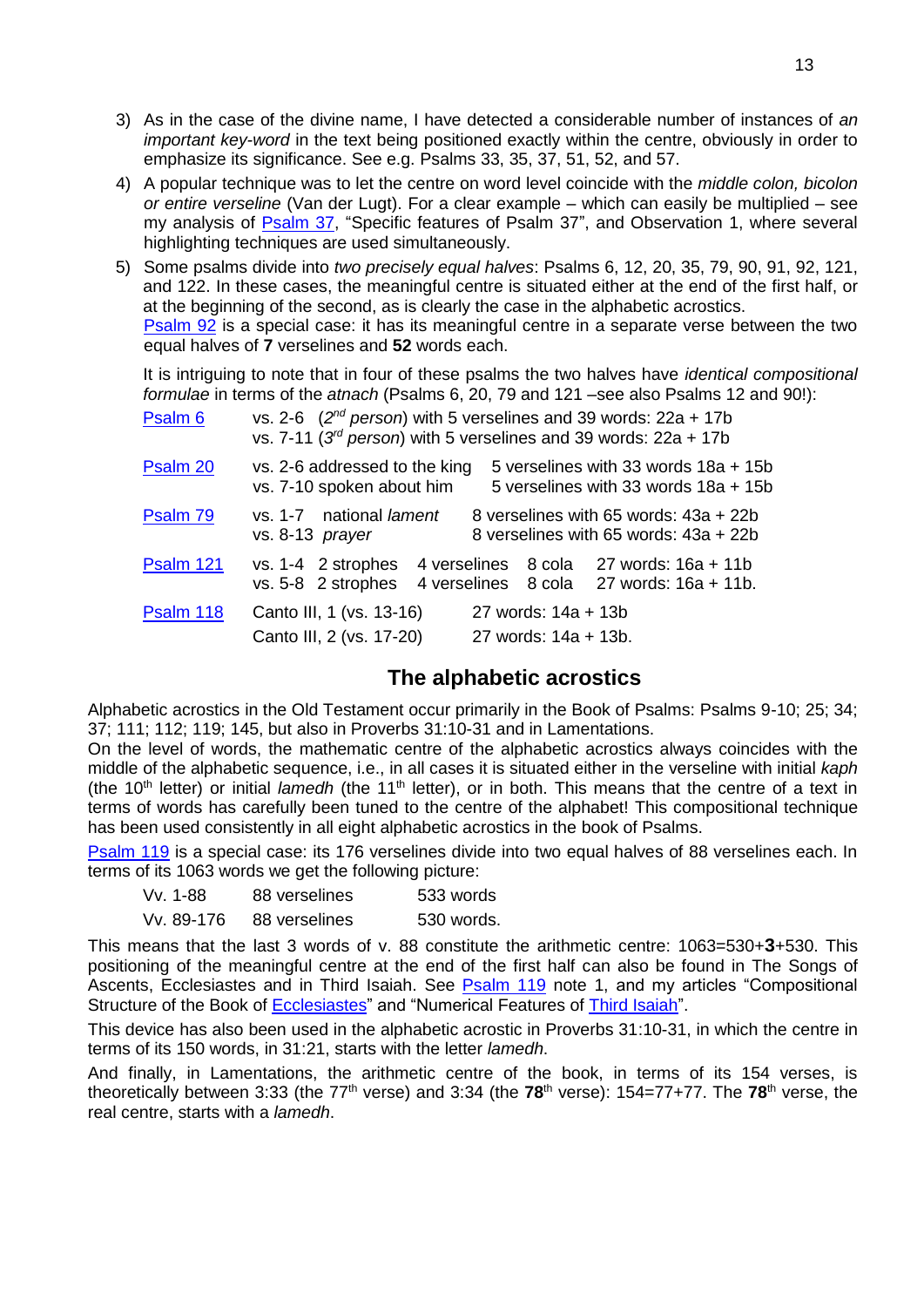I cannot withhold from the reader how ingeniously the book of Lamentations is structured in a sevenfold pattern by means of the number **22** (**11**x2) and the divine name number **17**:

| 1. | $1:1 - 22$  | 22 verses      |                                              |
|----|-------------|----------------|----------------------------------------------|
|    | $2.21 - 22$ | 22 verses      | 68 (4x17)                                    |
|    | $3.3:1-24$  | 24 verses      |                                              |
|    | 4. 3:25-33  | 51 words       |                                              |
|    | 3:34        | <b>6 words</b> | 18 verses (3:25-42) in the arithmetic centre |
|    | $3:35-42$   | 51 words       |                                              |
| 5. | 3:43-66     | 24 verses      |                                              |
| 6. | $4:1 - 22$  | 22 verses      | 68 (4x17)                                    |
| 7. | $5:1 - 22$  | 22 verses      |                                              |

The compositional formula of the entire book, in terms of *verses*, is: 154=**68**+18+**68**.

That of the centre, 3:25-42, in terms of *words*, is: 108=**51**+6+**51**!

See the brief discussion in my book, *[Numerical Secrets of the Bible,](http://www.labuschagne.nl/z%26oz/book.htm)* p. 14-16, and for particulars, my analysis of [Lamentations.](http://www.labuschagne.nl/7.lament.pdf)

The discovery of the centre of the text of Lamentations raises the question whether the Book of Psalms as a whole has a comparable centre. It is interesting to note that the mathematical middle in terms of the Masoretic verses of the Psalter is marked: **Psalm 78:36**. Given that **Ps. 78:35** (the adjacent verse!) is the *middle verse* of the magnificent *maskil* Psalm 78, and that this psalm is positioned at the mathematical middle of the 11 Asaphite Psalms (73-83), this may be interpreted as an indication of the central position of Psalm 78 in the Psalter. See my Analysis of [Psalm 78.](http://www.labuschagne.nl/ps078.pdf)

## **Special compositional patterns**

**The menorah pattern** is modelled on the heptadic or sevenfold form of the six-branched Lampstand described in Exodus 25:31-35. It features **7** items in the pattern 3+**1**+3 symmetrically or asymmetrically arranged around a distinct centre. This pattern occurs frequently throughout the biblical writings, but one should not expect to find a menorah pattern in every psalm – see my caveat in Observation 4 in my analysis of [Psalm 105.](http://www.labuschagne.nl/ps105.pdf) However, [Psalm 67](http://www.labuschagne.nl/ps067.pdf) is a clear example: the menorah poem that has been artfully copied many times in Jewish tradition. See Trudie Labuschagne's Undergraduate Thesis on [the Menorah](http://www.labuschagne.nl/trudie/summary.pdf) (1993) and her forthcoming [PHD dissertation.](http://www.labuschagne.nl/trudie/menora.htm)

The menorah composition *par excellence* in the book of Psalms is [Psalm 92,](http://www.labuschagne.nl/ps092.pdf) the impressive "Song for the Sabbath Day". Its 15 verselines are structured in the following way:

| Vs. 2-8             |                     | 7 verselines 52 (2x26) words  |
|---------------------|---------------------|-------------------------------|
| <b>Vs. 9 centre</b> | 1 verseline 4 words |                               |
| Vs. 10-16           |                     | 7 verselines 52 (2x26) words. |

Moreover, the name YHWH occurs **7x**, with the 4<sup>th</sup> (middle) instance precisely in vs. 9 (3+1+3!

To mention some randomly chosen examples of series or strings of seven items:

**7** occurrences of YHWH in Psalm 7;

**7** items in Psalm 19:2-7 and 8-11;

**7** acts of God in Psalm 23:2-5;

**7** occurrences of 'voice' in the **7** verses of Psalm 29:3-9;

**7** characteristics of the evildoer in Ps. 52:4-6;

**7** items describing God's judgement and its effects in Ps. 52:7-8;

**7** occurrences of the key-word Elyon in the Asaphite Psalms (73-83);

**7** occurrences of the name of Moses in the Mosaic Book IV (Psalms 90-106);

**7** items in 101:2-5, 104:2-4, 27-30, 105:39-44, 146:7-9, 147:8-11, 13-20, and 148:1-4, 7-8.

See *[Numerical Secrets of the Bible](http://www.labuschagne.nl/z%26oz/book.htm)*, pp. 31-70 and 130-135, and for more examples p. 18 below.

**The double** *kabod* **pattern** consists of **55** words explicitly divided into the component parts **23**+**32**, or vice versa, the numerical values of *kbwd* (11+2+6+4=**23** according to its positional value) and *kbwd*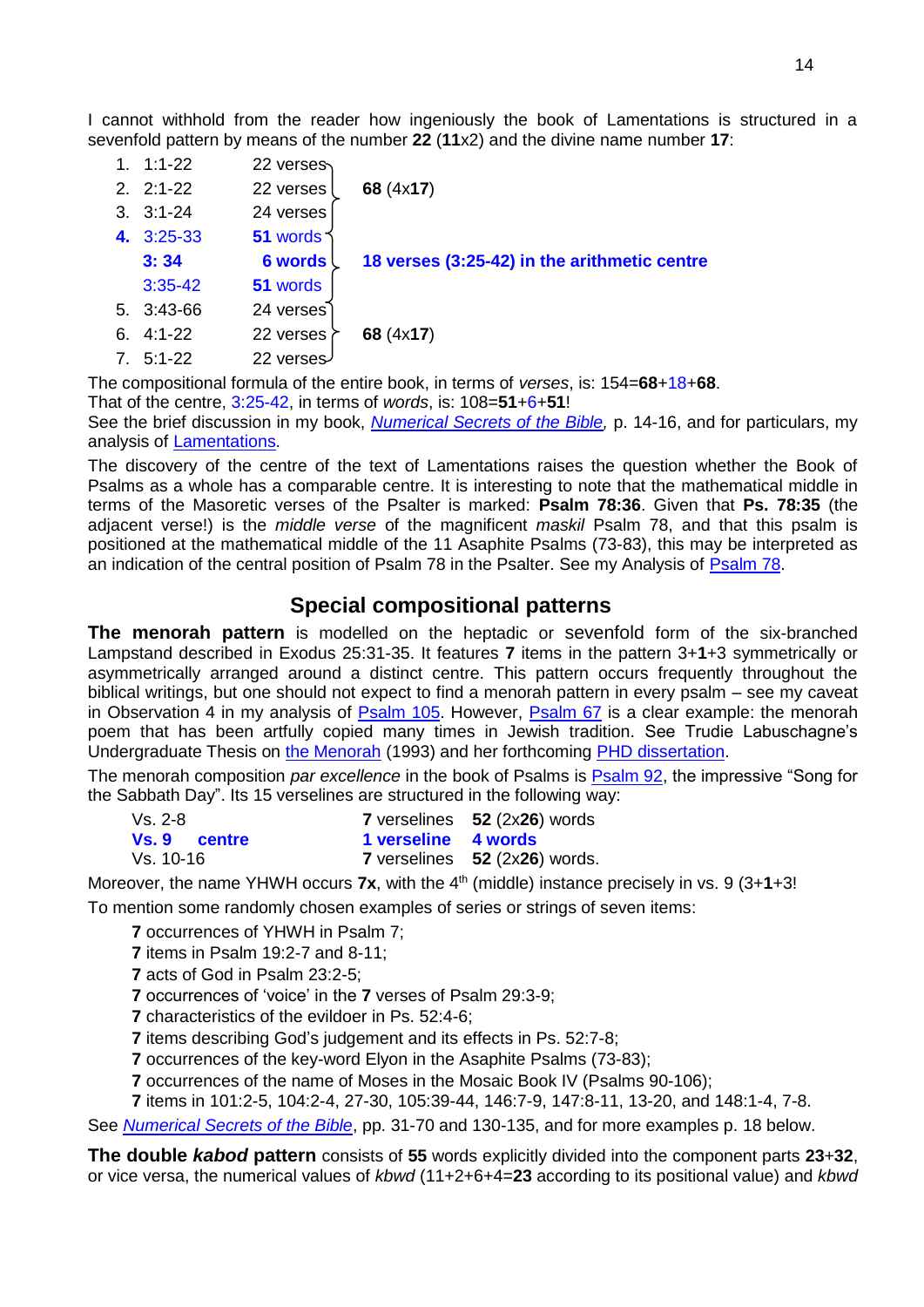(20+2+6+4=**32**, according to its numeral value). The term 'double *kabod* pattern' offers a better definition of the pattern in question than the term 'minor tetraktys' coined by Claus Schedl, which I used earlier – see *[Numerical Secrets of the Bible](http://www.labuschagne.nl/z%26oz/book.htm)*, pp. 121ff. It is important to note that the mere occurrence of the number 55 in a given text is not enough to be identified as 'the double *kabod* pattern'. The two components, 23 and 32, must demonstrably constitute the pattern by their presence in the text, or in the formula  $55 = 23 + 32$ . Symbolically, these numbers express the glory of God. For examples in Book I, see my analyses of [Psalm 13,](http://www.labuschagne.nl/ps013.pdf) [Psalm 19,](http://www.labuschagne.nl/ps019.pdf) [Psalm 22,](http://www.labuschagne.nl/ps022.pdf) and [Psalm 23.](http://www.labuschagne.nl/ps023.pdf)

I do not consider the two *kabod* numbers **23** and **32** regular compositional numbers in the same sense as the two divine name numbers. They feature only in contexts in which God's 'glory' signifying his presence is explicitly mentioned or subtly implied. In that case, they usually feature in the double *kabod* pattern, and/or in the *kebod*-YHWH pattern – see below. Their appearance outside these texts should be regarded as coincidence. Therefore, I do not mark them in bold face as a matter of course.

The divine name numbers **17** and **26**, however, are consistently marked in **bold face**, because they derive their status as compositional numbers from the fact that they are woven into the fabric of the text – see below under "The name YHWH woven into the fabric of the text". This weaving and the concomitant high status do not apply to the *kabod* numbers. Treating them as regular 'compositional numbers' would increase the chances of 'always finding a compositional number'. This would cause a high inflation rate of 'sacred numbers', which justifies the reproach on the part of sceptics that "you can always find a sacred number".

**The YHWH** *èchad* **pattern** consists of **39** words explicitly divided into **26**+**13**, "YHWH is One". Note that the number **39** in itself does not represent the YHWH-*èchad* formula; it only does, if its component parts feature in the text. For examples of the YHWH-*èchad* pattern in Book I of the Psalter, see the analysis of [Psalm](http://www.labuschagne.nl/ps003.pdf) 3, [Psalm 5,](http://www.labuschagne.nl/ps005.pdf) [Psalm 6,](http://www.labuschagne.nl/ps006.pdf) [Psalm 8,](http://www.labuschagne.nl/ps008.pdf) [Psalm 24,](http://www.labuschagne.nl/ps024.pdf) [Psalm 29,](http://www.labuschagne.nl/ps029.pdf) [Psalm 33,](http://www.labuschagne.nl/ps033.pdf) and [Psalm 34.](http://www.labuschagne.nl/ps034.pdf) It occurs frequently in [Deuteronomy;](http://www.labuschagne.nl/deut.htm) compare also [Isaiah 36-39,](http://www.labuschagne.nl/joshua-kings/Isaiah36-39.pdf) pp. 1 and 3-5.

**The concatenation of divine name numbers** is an extremely useful device to weave them into the fabric of the text. For examples of the most impressive cases, see Observation 3 in the analysis of [Psalm 1,](http://www.labuschagne.nl/ps001.pdf) and particularly Observation 4 in that of [Psalm 29](http://www.labuschagne.nl/ps029.pdf) and Observation 2 in that of [Psalm 81.](http://www.labuschagne.nl/ps081.pdf)

# **The use of a coda as a device for conclusion**

In his book *Rhetorical Criticism and the Poetry of the Book of Job* (Oudtestamentische Studiën, deel XXXII) Leiden – New York – Köln, 1995, pp. 470-471, Pieter van der Lugt has drawn attention to what he calls a 'closing unit', e.g. at the end of Job 5, 25-26 and 33. He also identified this significant phenomenon at the end of some psalms, primarily based on canto length, which he describes in his book *Cantos and Strophes in Biblical Hebrew Poetry* (OTS 53), Leiden – Boston: Brill, 2006, pp. 513- 518. He distinguishes a *concluding doxology*, a *summary with a doxology motif*, a *summary*, a *protestation of trust* and a *prayer for the deliverance of Israel*.

Up till now, I have independently encountered the phenomenon here and there in the Psalter, which I recognized because of the sudden switch in the direction of address at the end of a poem: from 2<sup>nd</sup> to *3 rd person*, e.g., in Ps. 13:6, 26:12 and 27:13-14; from *3 rd to 2nd person*, e.g. Ps. 28:9 and 33:22. At the time I interpreted it as a highlighting device focusing on what is said at the end of the poem. However, there is more to it. Having found it now in five successive psalms in Book V (Psalms 105- 109; see also 135-136, 139 and 144), I think the time has come to define this newly found phenomenon more precisely. I suggest calling it a **coda**, which is a very useful term to describe it.

The coda is defined in the *New* O*xford Dictionary of English* primarily as a musical term:

"the *concluding passage* of a piece or movement, typically forming an addition to the basic structure; the *concluding section* of a dance, especially of a pas de deux or the finale of a ballet..*";*

but it is also used in connection with literature:

A concluding event, remark, or section: *"his new novel is a kind of coda to his previous books*".

A.F. Scott, *Current Literary terms: A Concise Dictionary*, defines the coda as:

"The *tail-piece*, occasionally added to a sonnet, giving it sixteen lines or more instead of the orthodox fourteen."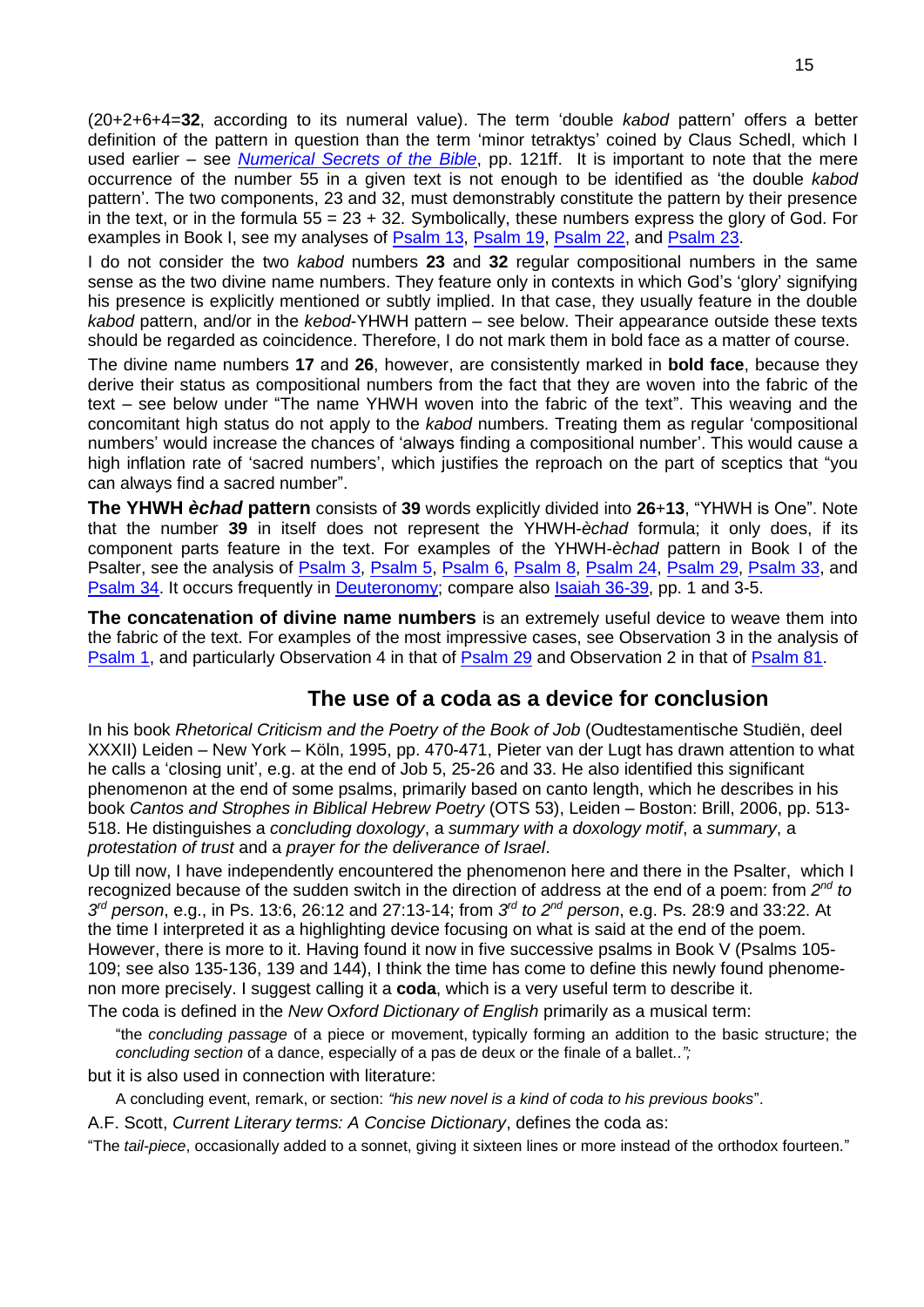The challenge we are faced with in regards the use of a coda in the book of Psalms is to identify genuine, deliberately devised codas. Of course, every psalm has an ending, but not every ending is necessarily a coda. In my judgement at this stage of my investigations, a genuine coda must meet two requirements: first, in terms of *content* it has to be a specific *concluding statement* or a *general conclusion* based on the main theme of the poem; and second, in terms of *form* it has to stand apart and be distinct from the preceding body of the text. For the codas in Psalms 105-109, consult my preliminary remarks in the "Specific Features" and the concluding section of each logotechnical chart, as well as Observation 5 in the analysis of [Psalm 105](http://www.labuschagne.nl/ps105.pdf) and the relevant Observations in the analyses of the 4 other psalms.

One of the problems to be resolved is to decide whether the coda structurally belongs to the concluding strophe or canto, or whether it stands completely on its own outside the body of the psalm. Each case should be decided individually, but unless there is strong evidence for the contrary, I consider the coda structurally integral to the last canto of the psalm, standing **apart**, but **within** the concluding canto of the psalm.

# **The numerical value of a key-word in the text**

In the book of Deuteronomy and elsewhere in both Old and New Testament, the numerical value of a key-word in the text often defines its compositional structure, or that of part of it. For telling examples, see *[Numerical Secrets of the Bible,](http://www.labuschagne.nl/z%26oz/book.htm)* pp. 135-140. In some cases one must allow for coincidence, but there are no less than 56 instances, but probably many more, in the book of Psalms that cannot simply be dismissed as a matter of chance. Here are some telling examples:

- [Psalm 1](http://www.labuschagne.nl/ps001.pdf) opens with , 'happy', of which the numerical value is **52** (1+21+20+10), **2x** the holy number **26**. Intriguingly, this key-word occurs exactly **26x** in the book of Psalms. The mathematical centre of Psalm 1 on the level of words, the description of the qualities of the fruitful tree (v. 3) is surrounded by **52** words with **26** on either side: **26**+**15**+**26**. Compare also [Psalm 32](http://www.labuschagne.nl/ps032.pdf) and [Psalm 41,](http://www.labuschagne.nl/ps041.pdf) which have likewise , אשׁרי, 'happy', as their initial word.
- [Psalm 12](http://www.labuschagne.nl/ps012.pdf) has a clear bipartite structure in terms of cantos, strophes, verselines and words. It is made up of 74 words divided into 2 cantos, 4 strophes, 4 verselines and **37**+**37** words. The number **37** represents the numerical value of the key-word הסיד, 'loyal' (v. 1a).
- fram 76 has 41 words, which represent the numerical value of the key-word **N**<sub>1</sub>; 'awesome' (14+6+20+1=**41**), positioned precisely in the middle of the meaningful centre in v. 8a: אתה נורא אתה. 'You, awesome You!'.

[Psalm 92](http://www.labuschagne.nl/ps092.pdf) is made up of 108 words with the four words in v. 9, , "You, YHWH, are exalted forever!", at the centre flanked by **52** words, which also happen to be the numerical value of the key-word , 'exalted' (13+20+6+13=**52**). Its compositional structure is amazingly regular:

|     | vs. 2-7 Canto I 7 verselines 15 cola    | 52 (2x26) words  |
|-----|-----------------------------------------|------------------|
| v.9 | Centre 1 verseline 1 colon              | 4 words          |
|     | vs. 10-16 Canto II 7 verselines 15 cola | 52 (2x26) words. |

- [Psalm 121](http://www.labuschagne.nl/ps121.pdf) has **54** words, which represent the numerical value of the key-root , 'to guard, to keep' (21+13+20=**54**). This is also the case in [Psalm 124.](http://www.labuschagne.nl/ps124.pdf) The two psalms are similar in form, made up of 2 cantos, 4 strophes, and **54** words. [Psalm 127](http://www.labuschagne.nl/ps127.pdf) is the third psalm of which the number of words is determined by the key-word ...
- [Psalm 129](http://www.labuschagne.nl/ps129.pdf) has exactly the same compositional structure as [Psalm 130,](http://www.labuschagne.nl/ps130.pdf) the psalm of hope: 2 cantos, 4 strophes, 8 verselines, **17** cola and **52** words. The key-word <sub>ק</sub>ותה, '(my soul) waits in hope', in 130:5 (numerical value: 22+19+6+5=**52**), determines the total number of words in both psalms.
- [Psalm 131](http://www.labuschagne.nl/ps131.pdf) has **30** words which are determined by the numerical value of the key-word , 'to hope' (10+8+12=**30**). Being a follow-up to Psalm 130, the psalm reiterates its central theme: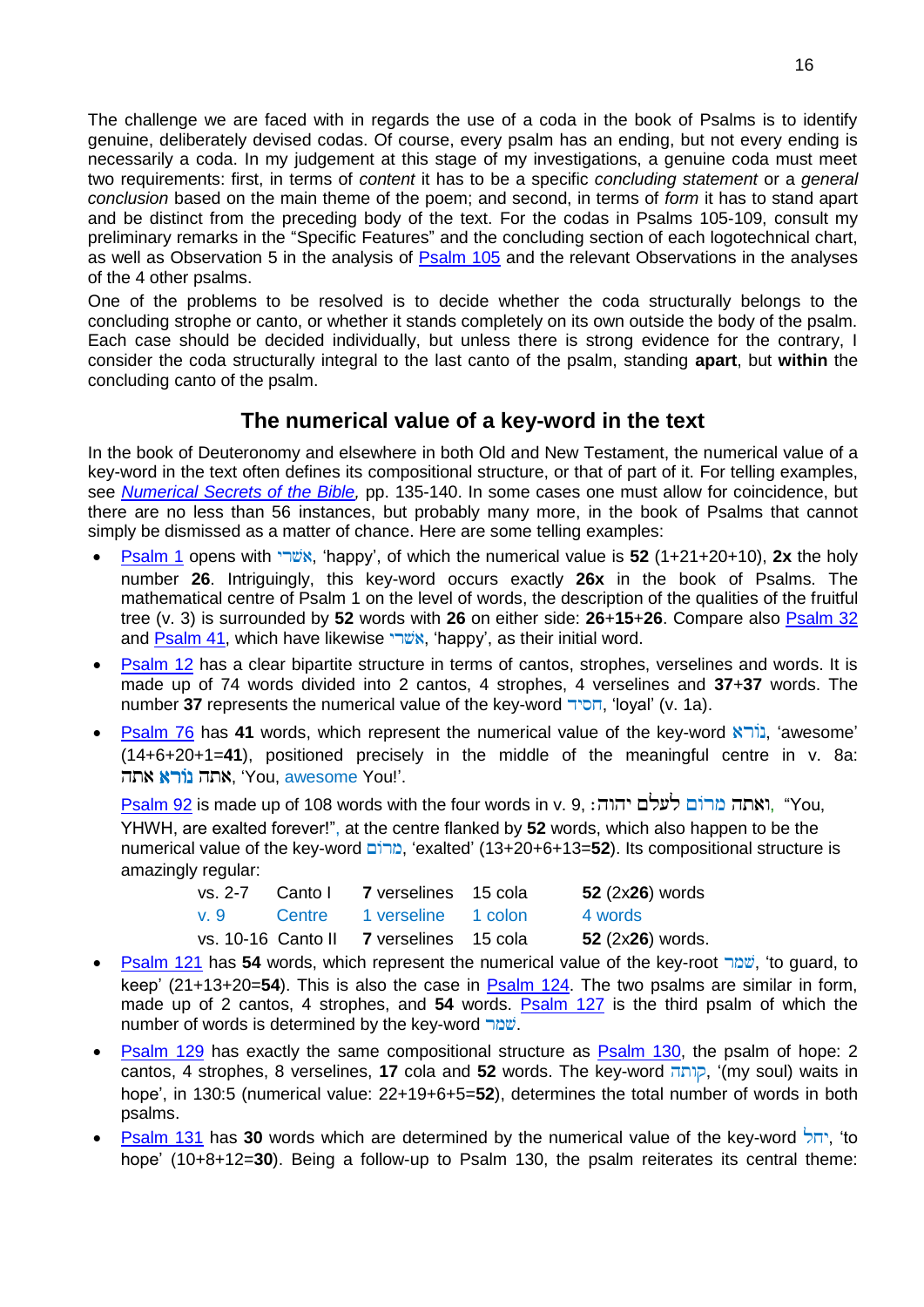waiting for YHWH in trust and hope. The passionate exhortation יחל ישראל אל־יהוה, 'Israel, wait in hope for YHWH' (Ps. 130:7a), is repeated here to conclude the psalm.

- [Psalm 132](http://www.labuschagne.nl/ps132.pdf) has **63** words in Canto I, which is determined by the numerical value of the key-word , 'your anointed' (13+21+10+8+11=**63**). Seeing that it is a messianic psalm, this is a keyword of paramount importance (compare verses 10 and 17). It is intriguing to note that happens to be the **63**rd – and last – word of Canto I (vs. 1-10).
- In [Psalm 144:](http://www.labuschagne.nl/ps144.pdf) the important key-word , 'happy', that pervades the book of Psalms in a string of **26** instances, occurs twice at the end of the psalm (vs. 15a and 15b). Its numerical value (**52**) determines the number of words in vs. 3-9. Its symbolic significance is to denote the continuous happiness of Israel as the people of YHWH.

The last (**26th**) instance of is to be found in [Psalm 146,](http://www.labuschagne.nl/ps146.pdf) where it determines the number of words (**52**) in vs. 1-7b, with **26** words in Canto I (vs. 1-4) and **26** in Canto II (vs. 5-7b).

Here are psalms of which the number of words are in one way or another determined by a key-word in the text: 1, 12, 19, 20, 32, 34, 39, 40, 41, 48, 49, 53, 54, 57, 58, 59, 61, 67, 76, 80, 81, 82, 84, 85, 86, 87, 88, 91, 92, 93, 94,, 96, 99, 100, 118, 120-134 (!), 137, 139, 142, 144, 146.

# **The numerical signature of the main character in a text**

In the same vein is my discovery of the spectacular use of the numerical value of a person's name, particularly that of the main character, to denote his/her signature. This intriguing phenomenon has only recently been brought to light and needs further investigation, because there are probably many more than I have noticed in passing. In any case, though some of the cases may be a matter of coincidence, there is every reason to assume that we have to do with an accepted scribal technique in biblical times. Needless to say, the knowledge of this device is highly esoteric.

As a matter of fact, I have noticed this phenomenon years ago in Psalm 3, the very first Davidic psalm, but it was only later that I realized that the frequent occurrence of the number **14** in the psalm was intended by the author to denote David's numerical signature.

What meets the eye immediately in the logotechnical analysis of [Psalm 3](http://www.labuschagne.nl/ps003.pdf) is the prolific use of **14** to give structure to the text. **14** is the numerical value of the name of : 4+6+4=**14**. Its structure is:

| Strophe 1 (vs. 2-3)                                     | <b>14</b> words | Strophe 1 is demarcated by selah |
|---------------------------------------------------------|-----------------|----------------------------------|
| Strophe 2 (vs. 4-5)                                     | <b>14</b> words | Strophe 2 is demarcated by selah |
| Strophes 3-4 (vs. 6-8) <b>28</b> (2x <b>14</b> ) words. |                 |                                  |

Since Psalm 3 is the first Davidic Psalm in the Psalter, the author has obviously chosen this number to structure the psalm and to imbue it with David's signature. Note, however, that this does certainly not imply that every number **14** occurring in the book of Psalms refers to David!

Let us now turn to the New Testament, **Matthew 1:1-17**, with the heading "The Genealogy of Jesus Christ, the son of *David*, the son of *Abraham*". The passage contains a list of **42**=3x**14** 'achieved' generations and **41** real generations from Abraham to Jesus to illustrate the idea that Jesus is the son of *Abraham* and the son of *David*. The number **14** represents the signature of David, , and **41** that of Abraham by means of the numerical value of his name in Hebrew, : 1+2+20+5+13=**41**.

What follows is a number of significant examples, but there are undoubtedly more:

**Deuteronomy 1:1-5**: The time and place of Moses' discourse (preceding the introductory formula ): **78**=2x**39** words, the numerical value of the name : 13+21+5=**39**.

**Joshua 23:15-16**: The stern warning against idolatry at the end of Joshua's farewell address: **58** words, which represent the numerical value of his name,  $\frac{1}{2}$ : 10+5+6+21+16=58.

**1 Samuel 1-28**: the signature of Samuel figures no less than 8x: *proversion* = 21+13+6+1+12=53:

- 1. 1:1-3, **53** words at the beginning of the passage where the main characters are introduced;
- 2. 1:9-11, **53** words at the beginning of the passage where Hannah prays and makes a vow;
- 3. 2:19-21, **53** words at the end of the passage dealing with little Samuel's cloak;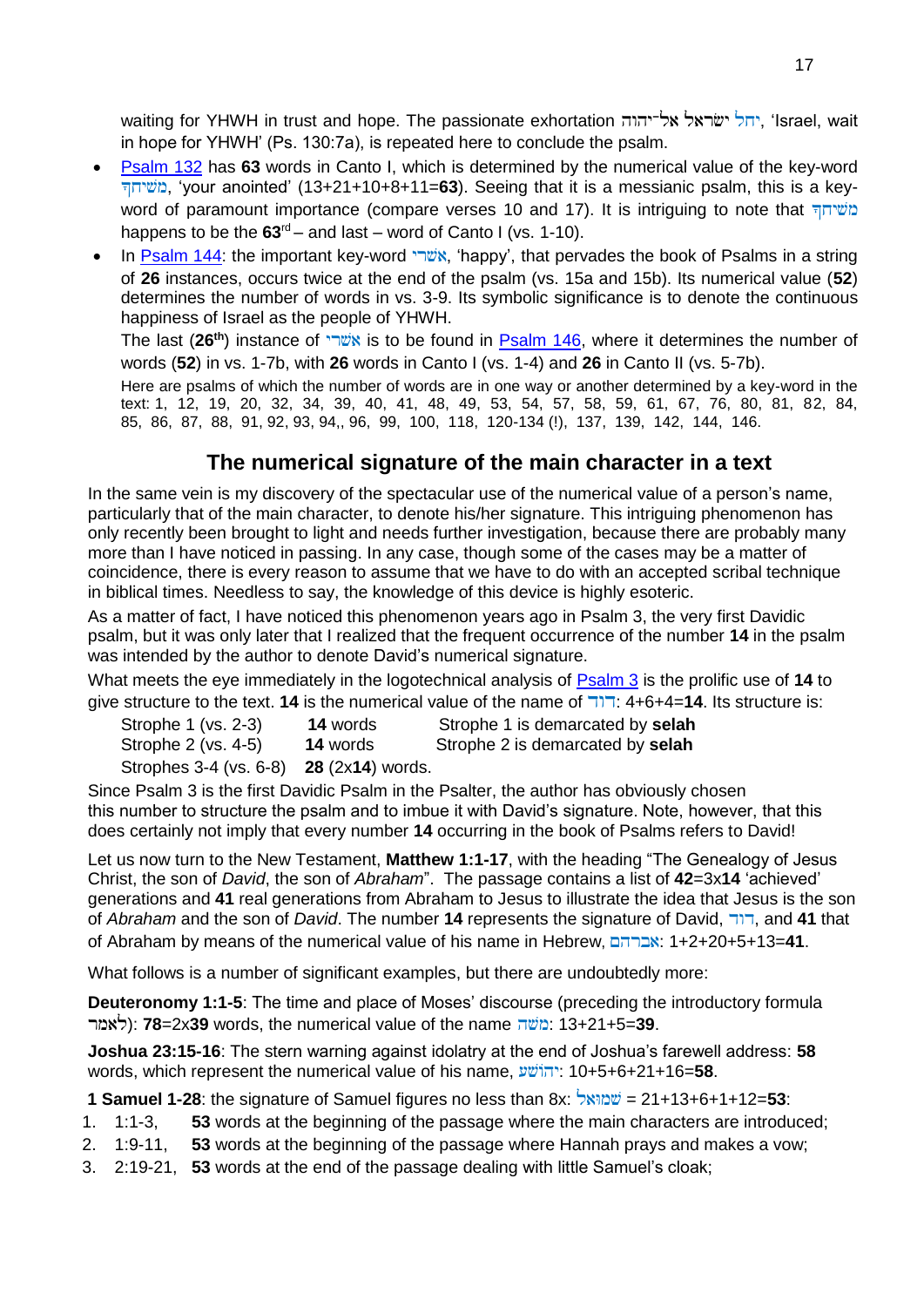4. 3:8-10, **53** words at the end of the passage where Samuel says: "Speak, for your servant hears!"

- 5. 7:2-17, **265** (5x**53**) words in the passage dealing with Samuel as judge and intercessor;
- 6. 9:15-20, **106** (2x**53**) words in the passage where YHWH informs Samuel about his intentions;

7. 12:22-25, **53** words at the end of Samuel's famous speech;

8. 28:12-14, **53** words in the passage about the appearance of the ghostly form, identified as Samuel. **1 Samuel 17:1-54**: David as the Philistine champion: the passage has altogether **854** words, 61x**14**, the numerical value of the name of David, : 4+6+4=**14**.

**1 Samuel 27:1-28:2**: David as raider in the service of Achish: the passage has altogether **252** words, 18x**14**, the numerical value of the name of David, : 4+6+4=**14**.

 **2 Samuel 12:1-3**: The beginning of the passage dealing with Nathan's meeting with David has **50** words, which is the numerical value of the name Nathan, : 14+22+14=**50**.

 **2 Samuel 13:11-14**: The passage in which Tamar tries to ward off the rape has **55** words, which is the numerical value of the name of Tamar, : 22+13+20=**55**.

 **2 Samuel 13:20-22**: The passage dealing with the aftermath of the rape has also **55** words.

 **1 Kings 1:32-34**: David orders Solomon's anointment and to hail him: **51** words, which represent the numerical value of the name Solomon, : 21+12+13+5=**51**.

 **1 Kings 4:1-5:1**: The passage deals with Solomon's high officials and is authorized at the beginning (4:1-6) by his signature of **51** words as well as at the end (4:18-5:1).

 **1 Kings 17:5-7**: The passage dealing with Elijah's stay by the brook Cherit has **34** words, which may be interpreted as signifying Elijah's signature, : 1+12+10+5+6=**34**. The same goes for  **1 Kings 1:36-37**: Elijah's prayer preceding the coming of YHWH's fire from heaven: **34** words.

 **Isaiah 9:13-17**: The passage dealing with YHWH's warning that he will 'cut off head and tail' (14), has **68** words, which represent Isaiah's numerical signature: =10+21+16+10+5+6=**68**. In v. 15 the true prophets are called the head, as opposed to the false prophets as the tail. The latter will be cut off, while the true prophets (*represented by Isaiah!*) will remain.

**The book of Joel** is a special case. It begins with **29** words (1,1-3). This number appears no less than four times in the book. It reappears in threefold in the **87** (3x**29**) words of 2,12-17, in fivefold in the **145** (5x**29**) words of 2,18-27, and to crown it all, in the total number of words: **957** (33x**29**). Note that 33 is the number of instances of the name YHWH! All this is not surprising, for **29** represents Joel's numerical signature: 10+6+1+12=**29** = , 'YHWH is God!'. At the same time it underlines the monotheistic confession expressed in his name. But there is more – see my analysis of [Joel.](http://www.labuschagne.nl/prophets/Joel.pdf)

**The book of Habakkuk** is made up of **54** verses in the prophecies, excluding the headings (1,1 and 3.1). The number **54** signifies the signature of Habakkuk by means of the numerical value of his name: 8+2+19+6+19=**54**=. See my analysis of [Habakkuk.](http://www.labuschagne.nl/prophets/Habakkuk.pdf)

**In the book of Zechariah** the call to the exiles to flee from the land of their captivity to Zion (2,10-13) constitutes the gist of the book as a whole. That this particular passage is made up of **53** words is not coincidental but deliberate in order to create Zechariah's signature: 7+11+20+10+5= **53**=. See my analysis of [Zechariah.](http://www.labuschagne.nl/prophets/Zechariah.pdf)

**In the book of Malachi** the verse in which the name of Elijah is specifically mentioned is made up of **28** words, which is the numerical value of his name: 1+12+10+5=**28**= . See my analysis of [Malachi.](http://www.labuschagne.nl/prophets/Malachi.pdf)

**In the book of Job** (MT) there are several passages consisting of **19** words (or multiples of it), which is the numerical value of the name Job: 1+10+6+2=**19**=.

- **1,13-22** The four testing disasters that befall Job: **152** (8x**19**) words.
- **1-14** From Chapter 1 until the end of the first Round: **19** instances of .
- **19,18-22** Job's passionate plea for pity on him: **38** (2x**19**) words.
- **31,35** Job's 'sign'/signature or ID in the form of a clay seal.
- **38,1-3** Job's signature used to identify him as the addressee of YHWH's first discourse: **19** words.

**29,1-31,40a** Job's concluding discourses: altogether **703** (37x**19**) words – see pp. 29-30.

**42,4-6** Job's confession and repentance: **19** words.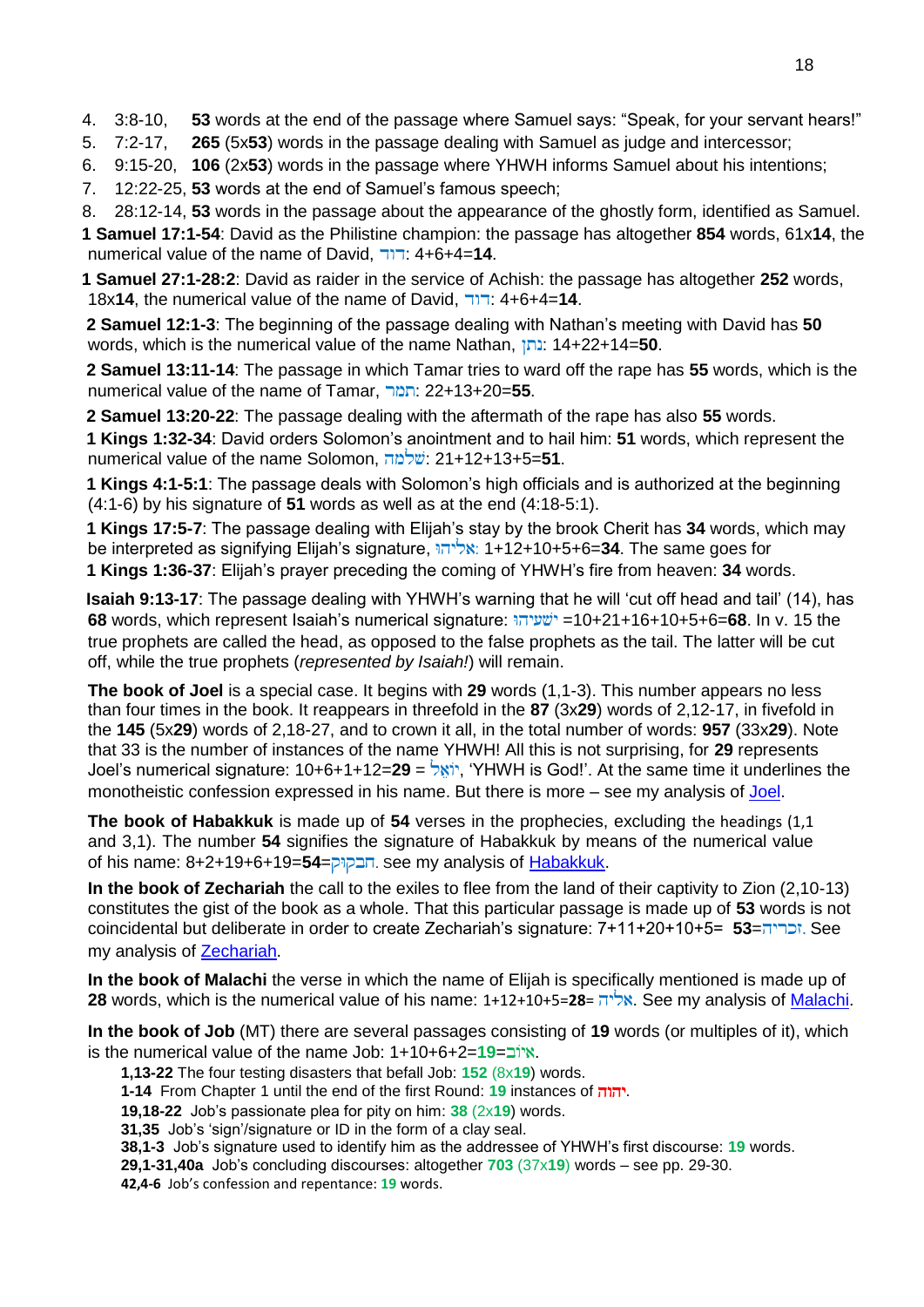These examples must suffice to substantiate and validate my discovery of the numerical signature of a person as a scribal device. It gains credibility in light of the fact that having a personal signature was not unknown in ancient Israel. In Job 31,35 Job says "Here is my signature ("הוֹרְתּוֹן". The word הַ

derived from the last letter in the Hebrew alphabet and means 'mark' or 'signature'.

See *Hebrew & Aramaic Lexicon of the Old Testament*, *s.v.*

For the earliest signature, go to [http://www.historyofinformation.com/expanded.php?id=2614.](http://www.historyofinformation.com/expanded.php?id=2614)

#### **Defining the building blocks of prose texts (see p. 9)**

The building blocks of prose texts, and 'mixed' compositions such as the books of the prophets, dividing into larger and smaller literary entities are totally different from those of poetic texts. They range from the Masoretic verse to paragraphs, sections, main parts, segments, books and groups of books such as the Story of Ancient Israel in Genesis-Kings, of which the Torah is a distinct part. As in the case of the poetic texts, the purpose of numerical structural analysis applied to the prose texts is to find out how, and to what extent, their building blocks are governed by the structural numbers we encountered in poetry: the number of fullness **7**, the number of fulfilment/completion **11**, and the divine name numbers **17** and **26**.

For the analysis of these texts I have at my disposal a more sophisticated program, designed by Klaas Eikelenboom, for the counting of verses, words and letters, to compute their totals and the numerical value of individual words, and to count the occurrences of key-words and phrases such as the introductory formula בה אמר יהוה, 'thus says YHWH', and the name . הוה Whereas during the first decade of the century I had to count by hand the **26** occurrences of the key-word **"שֹׁה",** 'happy', in the Psalms, the present program can do this flawlessly within a few seconds. What a thrill I had to discover, e.g., that the name occurs **1820** times in the Torah (**70**x**26**) and that YHWH and his angels speak altogether **2054** (79x**26**) words in Genesis.

How intriguing was it to see that there are **26** divine speeches in the story of the creation of the world and the Toledoth of Adam (Genesis1:1-6:8) and that in Genesis 2:4-3:24 YHWH speaks altogether **156** (6x**26**) words, with **34** (2x**17**) words in the introductions. Most significantly, the Toledoth of Noah (Genesis 6:9-9:29) divides into **7** paragraphs in accordance with the layout markers **P** and **S**. The text as a whole is sealed with **17** occurrences of the designation Elohim and **7** instances of the name . The name Noah occurs altogether **34x** (2x**17**). The number of fullness **7** plays an important role to express completeness: there are **7** pairs of ritually clean beasts; **7** days are mentioned (7:4.10; 8:10.12) and the **7 th** month (8:4). In the Flood-story as such (6:9-9:7) , 'all flesh', occurs **7x** (6:12.13.17.19; 7:16.21; 8:17). YHWH's command to Noah to build an ark (6:14-21) is made up of **119** (**7**x**17**) words, etc., etc. All this inspired me to continue this type of research in other books as well. The evidence gleaned from the logotechnical analysis of the books of Genesis-Kings is impressive and overwhelming, showing conclusively that these books are, each in its own way, painstakingly

Finally, the well-established compositional technique of positioning the most crucial part of the text at the mathematical centre is also to be found in the prose texts. To give a few examples:

designed numerical compositions shaped primarily by the structural numbers in question.

**The book of Genesis:** taking the Creation of the World (1:1-2:3) as a Prologue, the rest of the book divides on the basis of the **11** Toledoth into **11** parts, with the Toledoth of Terah at the centre. The number of Toledoth was obviously chosen on the basis of the number of fulfilment en completeness, but it is used elsewhere as a structural number, e.g., in the book of [Psalms.](http://www.labuschagne.nl/psalterstructure.pdf)

Here follows the **11**-fold structure of the Toledoth in Gen. 2,4-50,26: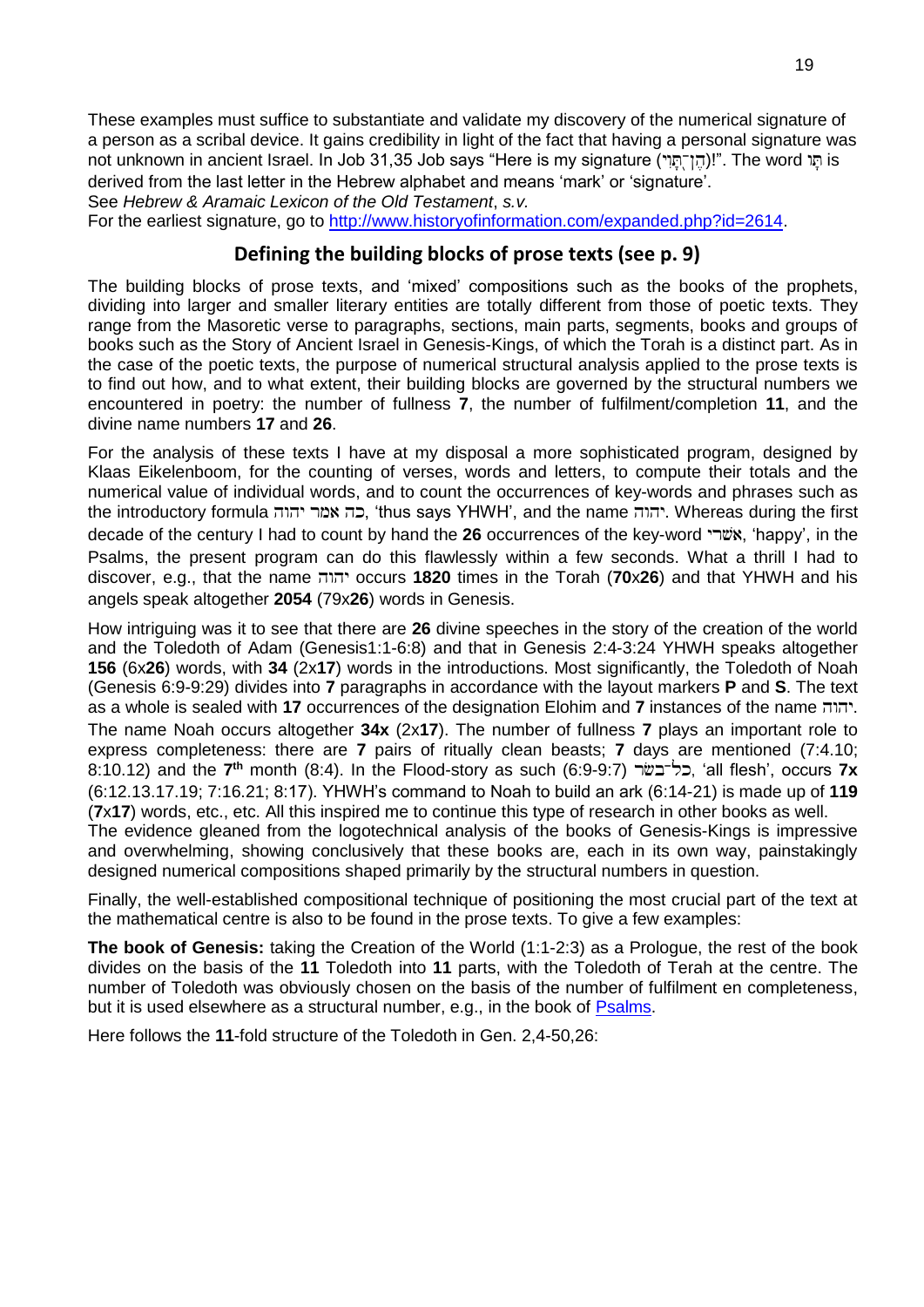- I Toledoth of the world (Genesis 2:4-4:**26**)
- II Toledoth of Adam (Genesis 5:1-6:8)
- III Toledoth of Noah (Genesis 6:9-9:29)
- IV Toledoth of Noah's sons (Genesis 10:1-11:9)
- V Toledoth of Shem's sons (Genesis 11:10-26)
- **VI Toledoth of Terah (Genesis 11:27-25:11)**
- VII Toledoth of Ishmael (Genesis 25:12-18)
- VIII Toledoth of Isaac (Genesis 25:19-35:29)
- IX Toledoth of Esau/Edom (Genesis 36:1-8)
- X Toledoth of Esau/Seir (Genesis 36:9-37:1)
- XI Toledoth of Jacob (Genesis 37:2-50:**26**).

In Deuteronomy 1-3, dealing with the fulfilment of the land promise there are a great number of passages governed by the number of fulfilment **11** on the level of words:

| $1:19-22$     | The promised land in sight                            | 77 (7x11) words,   |
|---------------|-------------------------------------------------------|--------------------|
| $2:2-6$       | YHWH's speech: land for Esau/Edom                     | 55 (5x11) words,   |
| 2:7           | Moses' address                                        | 22 (2x11) words,   |
| 2:9-13b       | YHWH's speech: land for Lot/Moab                      | 66 (6x11) words,   |
| 2:2 13b       | Both divine speeches together $(55 + 66)$             | 121 (11x11) words, |
| 2:18-25       | YHWH's speech: land for Lot/Ammon                     | 121 (11x11) words, |
| $2:16 - 3,29$ | Total number of words                                 | 770 (70x11) words, |
| $3:1 - 7$     | Narrative: the march to Bashan                        | 110 (10x11) words, |
| 3:2           | YHWH's speech: land for Israel                        | 22 (2x11) words,   |
| $3:18-20$     | <b>Quotation by Moses</b>                             | 55 (5x11) words,   |
| 3:23-29       | Moses' request to enter the land                      | 99 (9x11) words,   |
| 3:26b-28      | YHWH's speech: no entrance for Moses 44 (4x11) words. |                    |

This is the largest accumulation of **11** and its multiples I ever came across in the OT.

Let us return to the sevenfold structures with a clear meaningful centre:

**The book of Exodus** has a sevenfold structure with the Book of the Covenant at the centre:

Part I The Exodus from Egypt and the crossing of the Reed Sea (1:1-15:21)

- Part II The first stages of the Wilderness wanderings (15:22-18:27)
- Part III The theophany at Mount Sinai and the promulgation of the Decalogue (19:1-20:26)

 **Part IV The Book of the Covenant made with Israel (21:1-24:18)**

- Part V Directions for the fabrication of the Tabernacle and its equipment (25:1-31:18)
- Part VI The Golden Calf drama at Mount Sinai (32:1-34:35)
- Part VII The fulfilment of YHWH's instructions concerning the Tabernacle (35:1-40:38).

**The book of Leviticus** has also a sevenfold structure, with the Regulations for the day of Atonement at the centre:

- Part I Regulations for Sacrifices (1-7)
- Part II Ordination of Priests (8-10)
- Part III Laws on Ritual Purity (11-15)

#### **Part IV Regulations for the Day of Atonement (16)**

- Part V Regulations for Holy Living (17-24)
- Part VI Moral Holiness in Everyday Life (25-26)
- Part VII Vows and Modifications (27).

**The book of Deuteronomy** can likewise be divided into **7** parts arranged in a perfect symmetric pattern, with the promulgation of the Covenant stipulations at the centre: